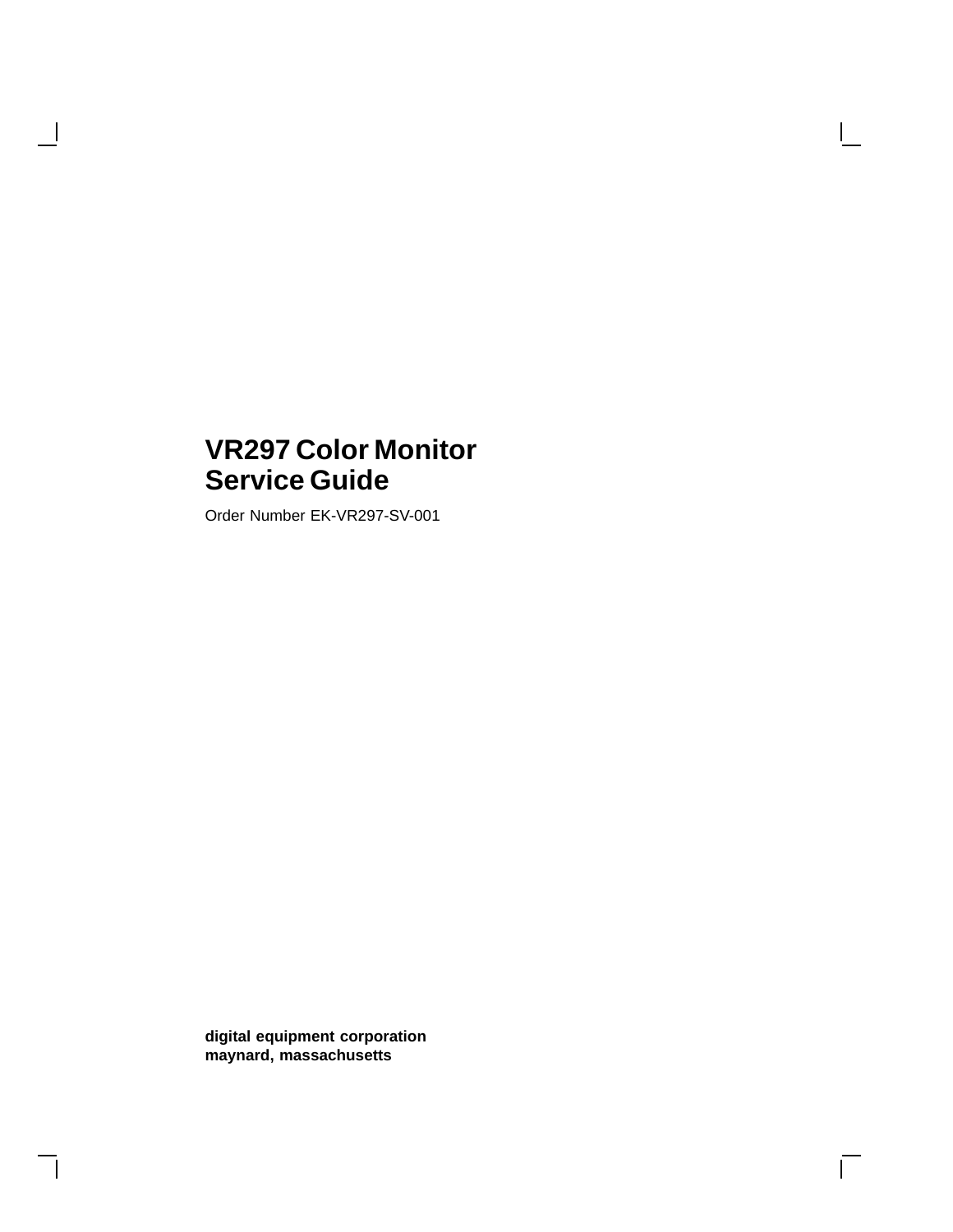#### **First Edition, September 1989**

The information in this document is subject to change without notice and should not be construed as a commitment by Digital Equipment Corporation. Digital Equipment Corporation assumes no responsibility for any errors that may appear in this document.

The software described in this document is furnished under a license and may be used or copied only in accordance with the terms of such license.

No responsibility is assumed for the use or reliability of software on equipment that is not supplied by Digital Equipment Corporation or its affiliated companies.

Copyright © by Digital Equipment Corporation 1989.

All Rights Reserved. Printed in U.S.A.

The following are trademarks of Digital Equipment Corporation:

DEC DIBOL UNIBUS DEC/CMS EduSystem VAX EduSystem  $\begin{tabular}{llllll} \bf DEC/MMS & & IAS & & VAXcluster \\ \bf DECnet & & MASSBUS & & VMS \end{tabular}$ MASSBUS VM<br>PDP VT DECsystem-10 DECSYSTEM–20 PDT DECUS RSTS<br>DECwriter RSX

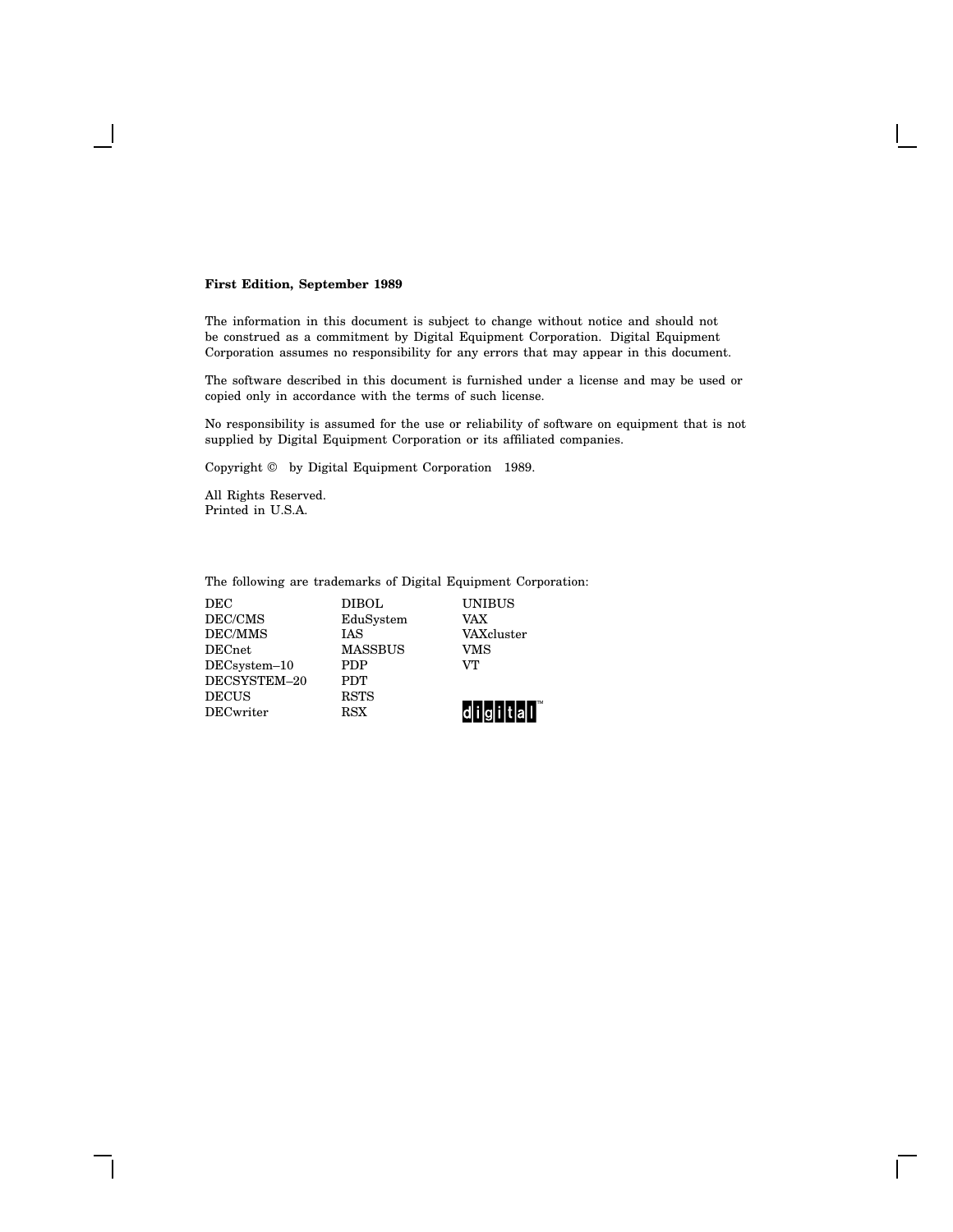# **Contents**

## **About This Guide** vii

 $\blacksquare$ 

 $\mathbf{I}$ 

## **1 Troubleshooting**

| 1.1   |                            | $\mathbf{1}$           |
|-------|----------------------------|------------------------|
| 1.2   |                            | $\boldsymbol{\beta}$   |
| 1.2.1 |                            | $\boldsymbol{\Lambda}$ |
| 1.2.2 |                            | 8                      |
| 1.2.3 |                            | 9                      |
| 1.2.4 | Misconvergence             | 10                     |
| 1.2.5 | Geometric Distortion       | 11                     |
| 1.2.6 | Excess Luminance           | 12                     |
| 1.2.7 | Bright Area at Left Margin | 13                     |

## **2 Adjustments**

| 2.1   | Before You Start                                                                                  | 15 |
|-------|---------------------------------------------------------------------------------------------------|----|
| 2.2   | Using the Radiance Meter                                                                          | 16 |
| 2.3   |                                                                                                   | 18 |
| 2.4   | Deflection Adjustments                                                                            | 20 |
| 2.4.1 | Vertical Linearity (V-LIN) $\dots \dots \dots \dots \dots \dots \dots$                            | 21 |
| 2.4.2 | Vertical Centering, Horizontal Centering, and Screen                                              |    |
|       |                                                                                                   | 22 |
| 2.4.3 |                                                                                                   | 25 |
| 2.4.4 | Top and Bottom Pincushion Distortion                                                              | 26 |
| 2.4.5 | Checking Horizontal Synchronization                                                               | 28 |
| 2.4.6 | $Convergence \dots \dots \dots \dots \dots \dots \dots \dots \dots \dots \dots \dots \dots \dots$ | 28 |
|       |                                                                                                   |    |

 $\Box$ 

 $\overline{\Gamma}$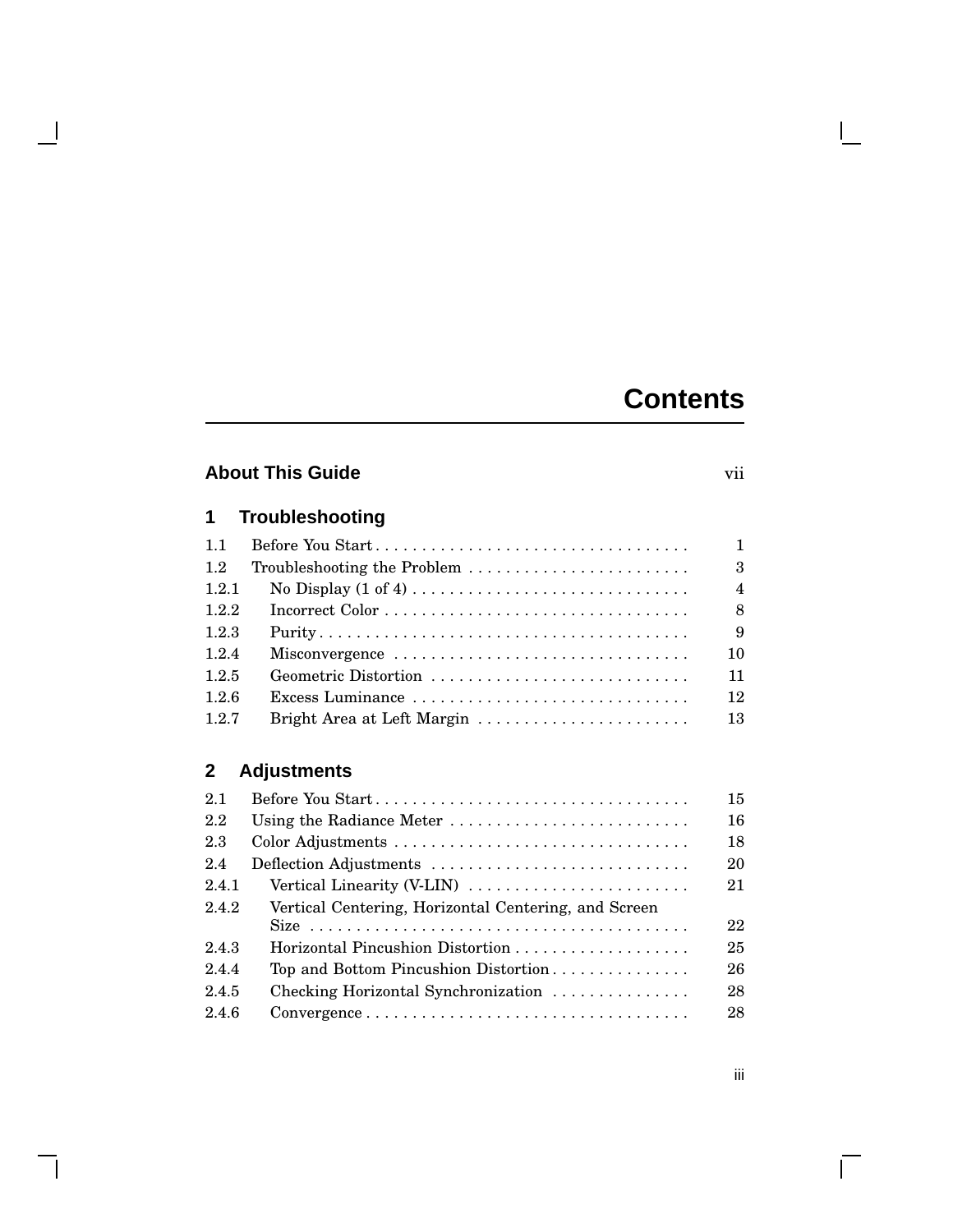$\blacksquare$ 

|  | -30 |
|--|-----|
|  | -31 |

## **3 Removing and Replacing FRUs**

| 3.1   | Rear Cabinet Assembly           | 32 |
|-------|---------------------------------|----|
| 3.2   |                                 | 33 |
| 3.3   | CRT Discharge                   | 34 |
| 3.4   |                                 | 36 |
| 3.5   |                                 | 36 |
| 3.6   |                                 | 38 |
| 3.7   |                                 | 38 |
| 3.8   |                                 | 40 |
| 3.9   |                                 | 40 |
| 3.10  | High-Voltage Block (K Board)    | 41 |
| 3 1 1 |                                 | 43 |
|       | 3.12 H/J Control Block Assembly | 44 |

## **A VR297 Documentation**

## **B Alignment Screens**

## **Figures**

|         | 3–1 Rear Cabinet Assembly and Perforated Metal Shield | 33 |
|---------|-------------------------------------------------------|----|
|         |                                                       | 35 |
|         |                                                       | 37 |
|         |                                                       | 39 |
|         |                                                       | 42 |
|         |                                                       | 43 |
| $3 - 7$ |                                                       | 44 |
|         |                                                       | 45 |

 $\bar{\Gamma}$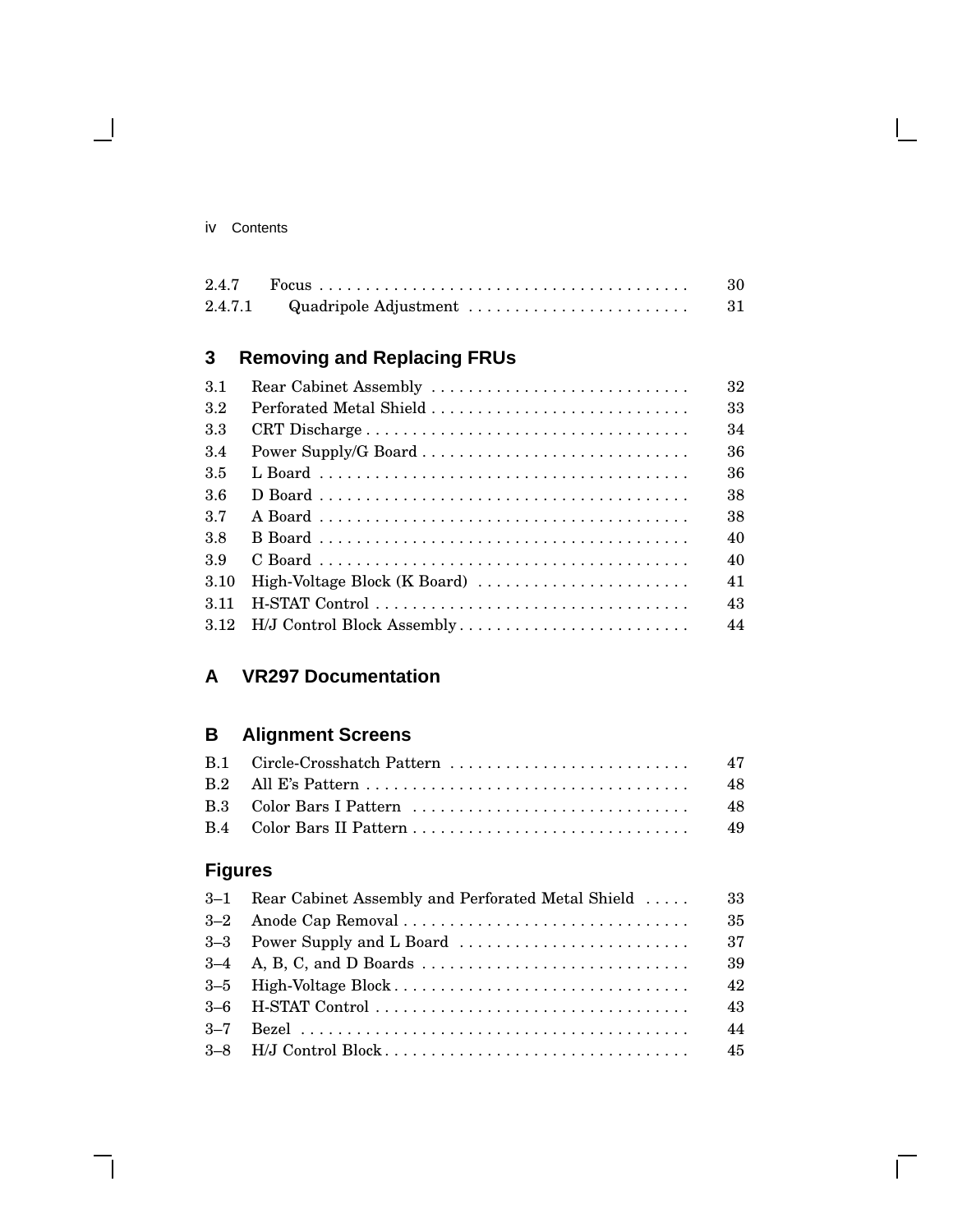### Contents v

 $\mathbf{L}$ 

 $\overline{\Gamma}$ 

## **Tables**

 $\overline{\phantom{a}}$ 

 $\overline{\phantom{a}}$ 

|                               | $\cdots$<br><b>V111</b> |
|-------------------------------|-------------------------|
| VR297 Recommended Spares List | $\cdots$<br><b>V111</b> |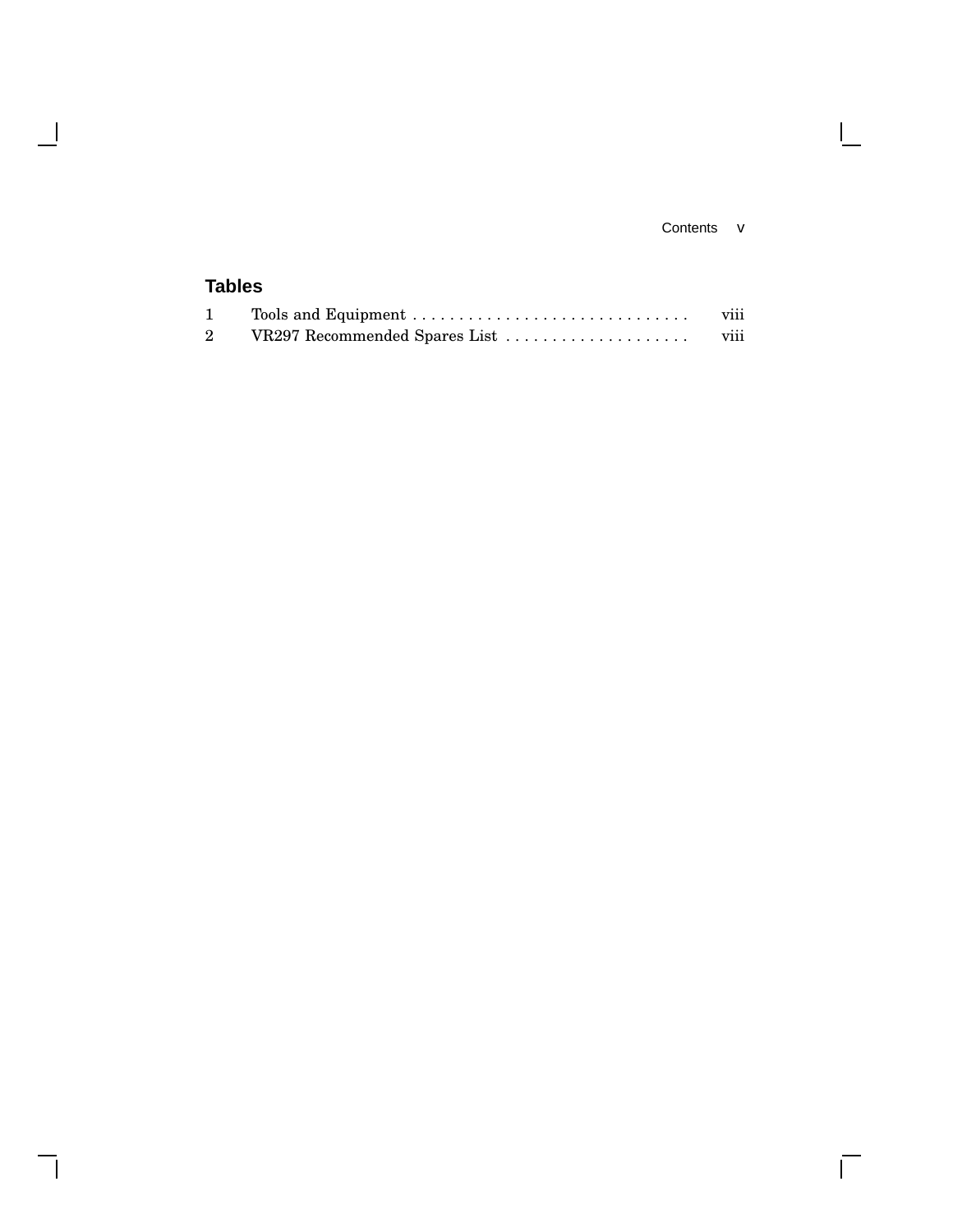# **About This Guide**

This guide describes how to service your VR297 color monitor in the field. The guide covers the following topics:

Troubleshooting the field replaceable units (FRUs) Adjusting the video monitor Removing and replacing FRUs

Appendixes provide the following information:

Related documentation Alignment screens

### **VR297 Color Monitor**

The VR297 color monitor has a 432 mm (17-inch), direct-view, antiglare screen with contrast enhancement. The monitor's built-in tilt-swivel assembly lets the user adjust the screen for viewing comfort. When connected to a host computer system, the monitors can display information you send to the host system and information the host system sends to you.

### **Tools and Equipment**

You need the following tools and equipment to service the VR297 video monitor: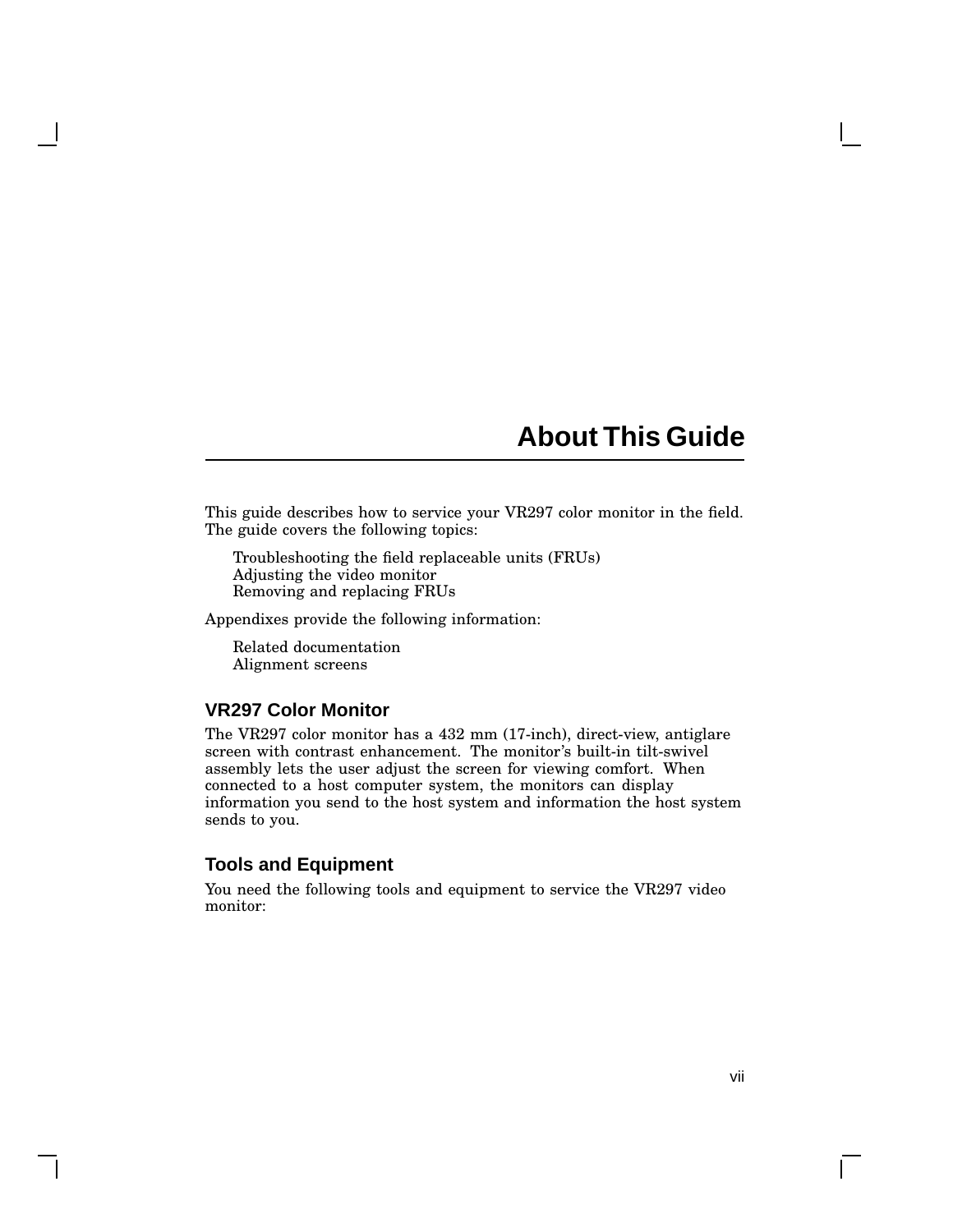$\overline{\phantom{a}}$ 

| Table 1 | <b>Tools and Equipment</b> |  |  |
|---------|----------------------------|--|--|
|---------|----------------------------|--|--|

| <b>Tools and Equipment</b>                   | <b>Part Number</b> |
|----------------------------------------------|--------------------|
| Terminal technician tool kit                 |                    |
| 50 Hz (240 Vac)                              | 29-23270-00        |
| 60 Hz (120 Vac)                              | 29-23268-00        |
| Static protection kit                        | 29-26246-00        |
| Safety goggles                               | 29-16141-00        |
| Gloves                                       | 29-16146-00        |
| Color video service kit (without power pack) | A2-S0099-01        |
| Power packs                                  |                    |
| 90 to 110 Vac, 50 Hz                         | 29-25448           |
| 104 to 126 Vac, 60 Hz                        | 29-25449           |
| 198 to 242 Vac, 50 Hz                        | 29-25450           |

## **Recommended Spares List**

The following is the recommended spares list for the VR297 color monitor:

**Table 2 VR297 Recommended Spares List**

| <b>Spares</b>                      | <b>Part Number</b> |                |  |
|------------------------------------|--------------------|----------------|--|
|                                    | <b>Digital</b>     | Sony           |  |
| <b>FRUs</b>                        |                    |                |  |
| A board (video amp)                | 29-27797           | A-1296-461-A   |  |
| B board (EMI filter)               | 29-27798           | $A-1130-505-A$ |  |
| C board (arc suppression)          | 29-27799           | A-1330-733-A   |  |
| D board (deflection)               | 29-27800           | A-1345-899-A   |  |
| G board (switching regulator unit) | 29-27801           | A-1477-873-A   |  |
| H/J control block assembly         | 29-27802           | A-1477-357-A   |  |
| K board (high voltage assembly)    | 29-27804           | A-1465-154-A   |  |

Г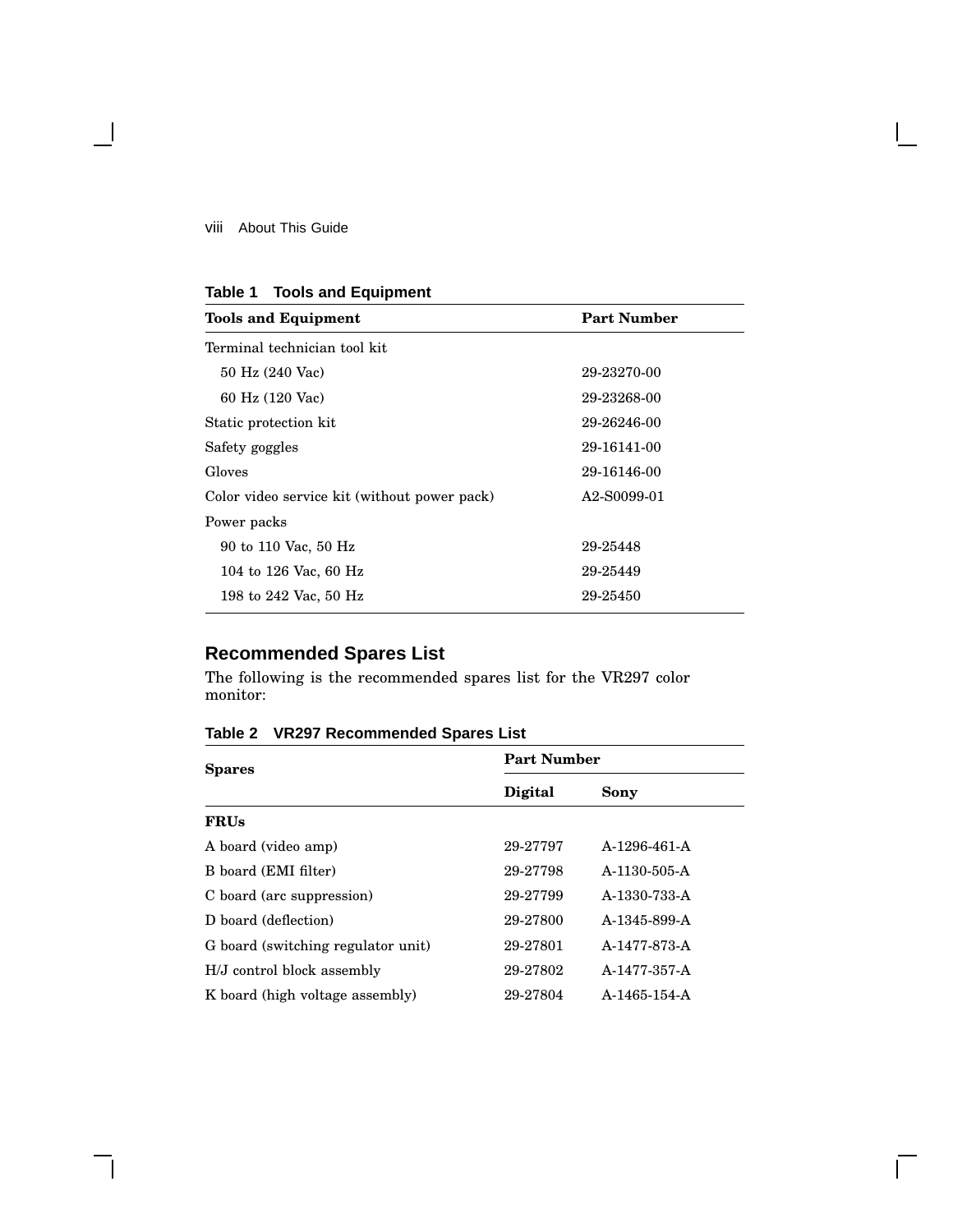$\mathbf{I}$ 

 $\overline{\Gamma}$ 

| <b>Spares</b>                                | <b>Part Number</b> |              |  |
|----------------------------------------------|--------------------|--------------|--|
|                                              | Digital            | Sony         |  |
| L board (convergence)                        | 29-27803           | A-1235-011-A |  |
| H STAT control                               | 29-27805           | 1-237-344-11 |  |
| <b>Other Parts</b> *                         |                    |              |  |
| Bezel (plastic)                              | 29-27809           | X-4381-964-1 |  |
| Cable assembly                               | 29-27808           | A-1499-505-A |  |
| Cable clamps                                 | 29-27817           | A-1499-499-A |  |
| Carton                                       | 99-08577           |              |  |
| Coaxial cable, video inter.                  | 29-27806           | A-1499-495-A |  |
| Connector panel assembly                     | 29-27811           | A-1429-235-A |  |
| D shield                                     | 29-27813           | 4-381-997-01 |  |
| Main harness                                 | 29-27807           | 1-937-755-11 |  |
| PCB plastic parts                            | 29-27816           | A-1499-498-A |  |
| Perforated metal shield                      | 29-27814           | 4-384-359-01 |  |
| Pot alignment tool                           | 29-27815           | 4-382-826-01 |  |
| Rear cabinet                                 | 29-27810           | 4-381-947-11 |  |
| Safety covers                                | 29-27812           | A-1499-604-A |  |
| <b>Screws</b>                                | 29-27818           | A-1499-500-A |  |
| Tilt-swivel assembly                         | 29-27819           | X-4381-961-1 |  |
| *Normally not replaced during field repairs. |                    |              |  |

**Table 2 (Cont.) VR297 Recommended Spares List**

## **Conventions**

 $\overline{\phantom{a}}$ 

| The following conventions are used in this guide: |                                                          |  |
|---------------------------------------------------|----------------------------------------------------------|--|
| Warning                                           | Provides information to prevent personal injury.         |  |
| Caution                                           | Provides information to prevent damage to the equipment. |  |
| Note                                              | Provides general information you should be aware of.     |  |
| <b>PN</b>                                         | Part number.                                             |  |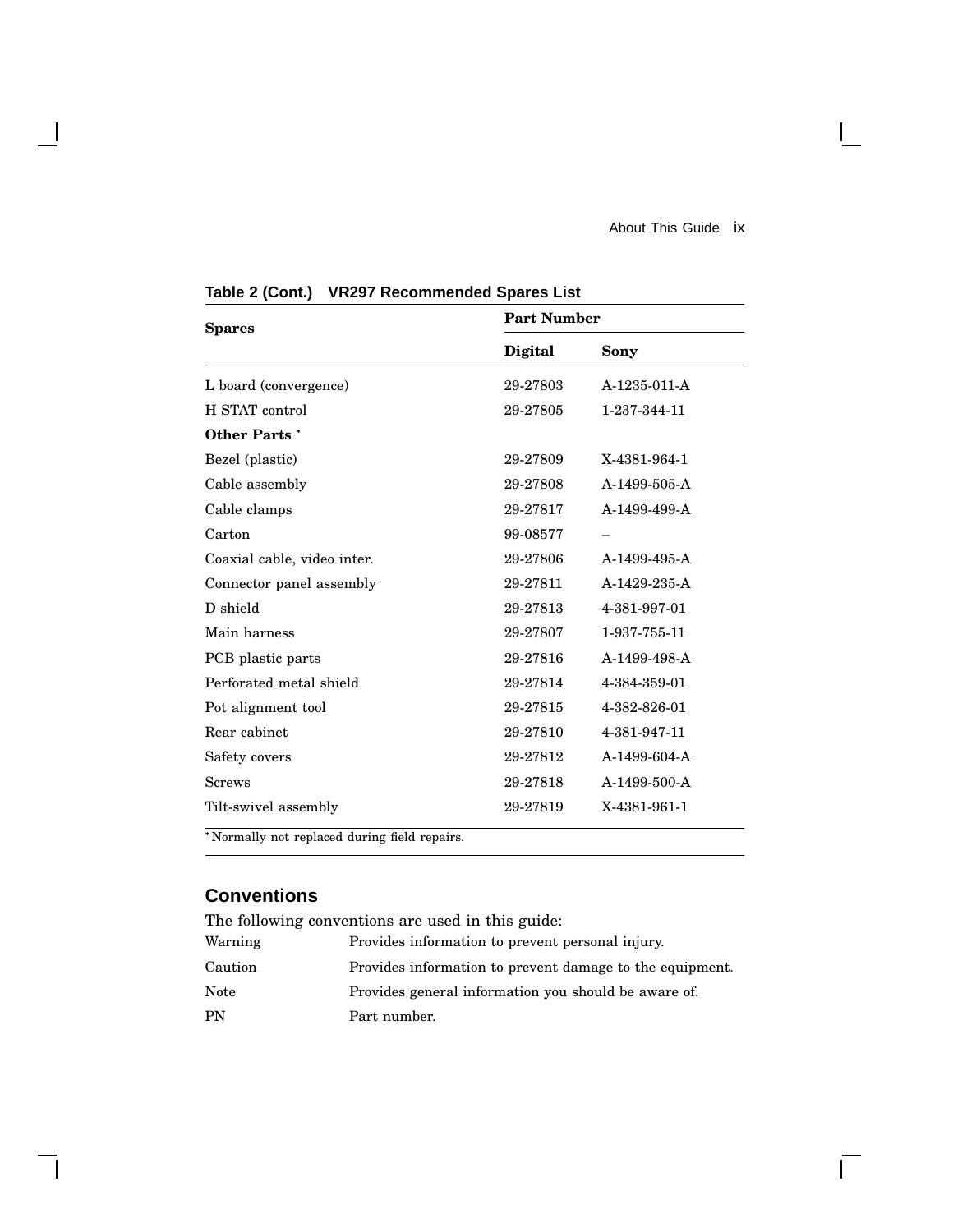This chapter describes how to troubleshoot VR297 monitor problems by using a set of flowcharts. Each flowchart is for a different type of problem. The flowcharts guide you through the steps to isolate the cause of a problem.

## **1.1 Before You Start**

This section covers the basic steps in troubleshooting any VR297 monitor problem. These steps will help you do your job in the field more easily and effectively. Section 1.2 provides the actual flowcharts for troubleshooting specific problems.

The flowcharts instruct you when to perform checks on the monitor, replace parts, or make adjustments. If you complete all the steps in a flowchart and the problem still exists, replace the whole monitor.

- If you are going to service a display-quality problem, ask the customer to let the monitor warm up for at least 20 minutes before you arrive, if possible.
- Always troubleshoot the most obvious symptom, but remember that one symptom may indicate multiple failures. The flowcharts assume that only one assembly has failed or only one problem exists.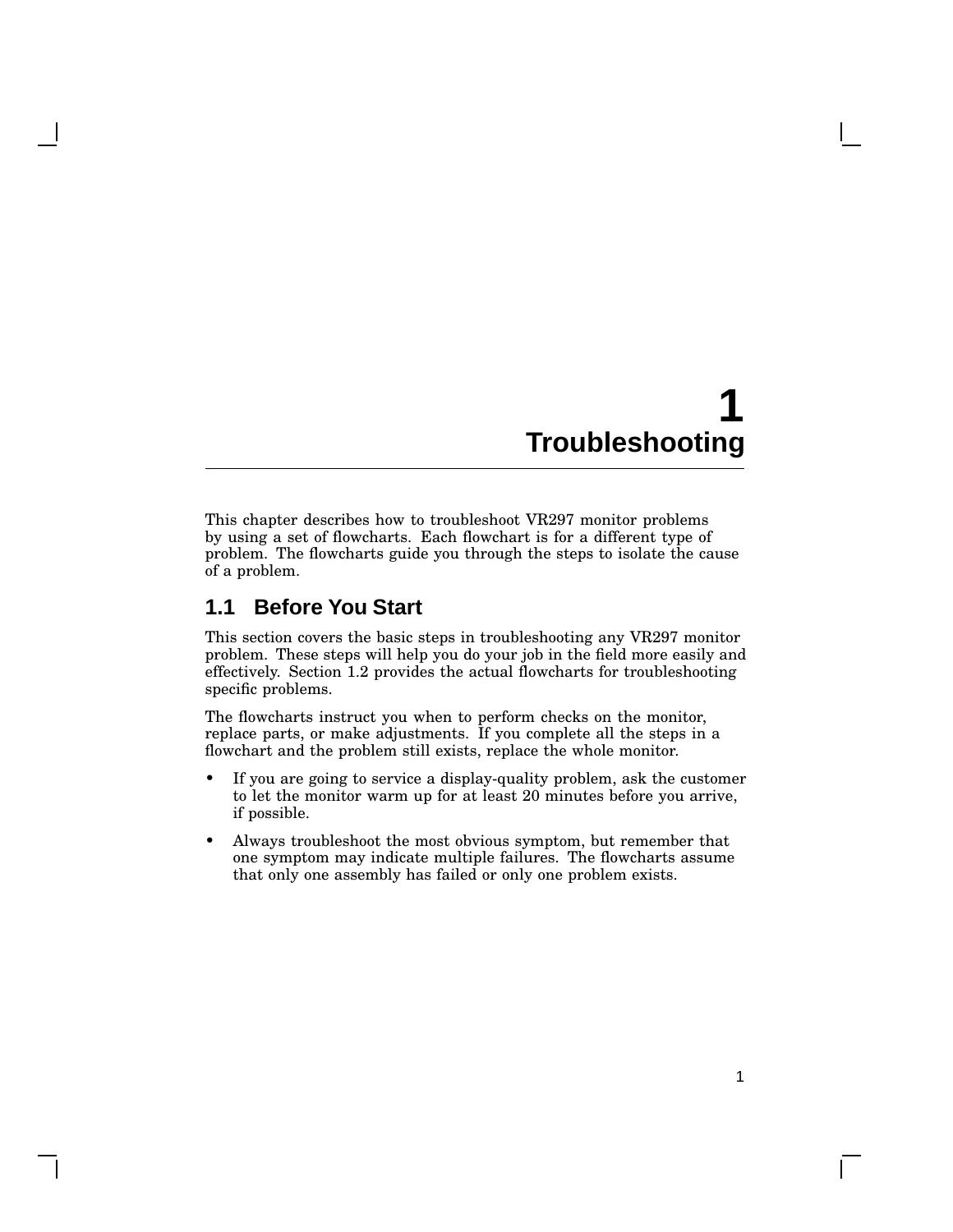#### **NOTE**

**Magnetic fields affect the monitor's performance and can give a false indication of a monitor failure. Place the monitor away from:**

- **• Electromagnetic devices, such as other monitors**
- **• Magnetized objects, such as filing cabinets and steel beams in walls**

#### **Learn About the Problem**

Talk to the operator to get a history of the problem. The operator often has detailed knowledge about the problem.

#### **Identify the Problem**

Identify the problem before you remove field replaceable units (FRUs). For example, the screen display often indicates which problem is occurring.

#### **Isolate the Problem**

After you clearly identify a problem, check the list of problem types at the beginning of Section 1.2. Select the type that best describes your problem. Go to the flowchart for that problem. Turn off the power before disconnecting or replacing any FRU.

#### **WARNING**

**If you smell burning components, press the monitor power switch off (O), wait 10 seconds, then disconnect the power cord.**

#### **Correct the Problem**

Complete all the steps in the troubleshooting flowchart(s) for your problem. When you are finished, display the host system's alignment test patterns to make sure no other problem exists. To display the test patterns, refer to the host system's service manual.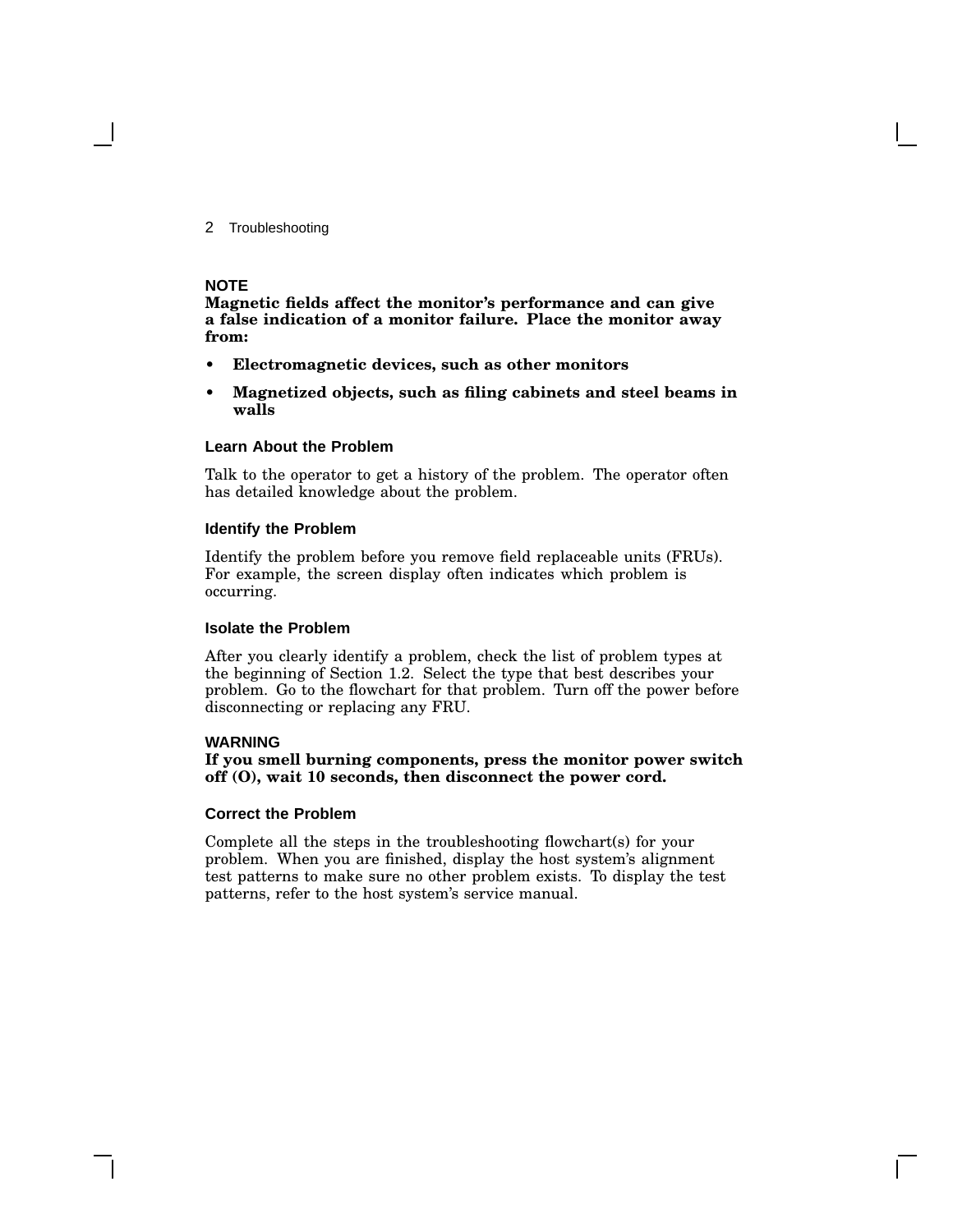$\mathbf{I}$ 

## **1.2 Troubleshooting the Problem**

This section provides flowcharts for troubleshooting different types of monitor problems. The flowcharts make two assumptions:

- If FRUs were replaced, the correct procedures in Chapter 3 were followed.
- Adjustment procedures were performed as necessary.

Problems may come from two sources—your host system or your monitor.

#### **Types of Problems**

The following flowcharts cover seven types of monitor problems:

| If you have this problem $\dots$   | See this section $\dots$ |  |
|------------------------------------|--------------------------|--|
| A blank screen, no video or raster | 1.2.1                    |  |
| Incorrect color display problems   | 1.2.2                    |  |
| Purity problems                    | 1.2.3                    |  |
| <b>Misconvergence</b>              | 1.2.4                    |  |
| Geometric distortion               | 1.2.5                    |  |
| Excess luminance                   | 1.2.6                    |  |
| Bright area at left margin         | 1.2.7                    |  |

### **NOTE**

**If you replace a video amplifier module, deflection module, or the power supply, perform all the necessary adjustments (Chapter 2).**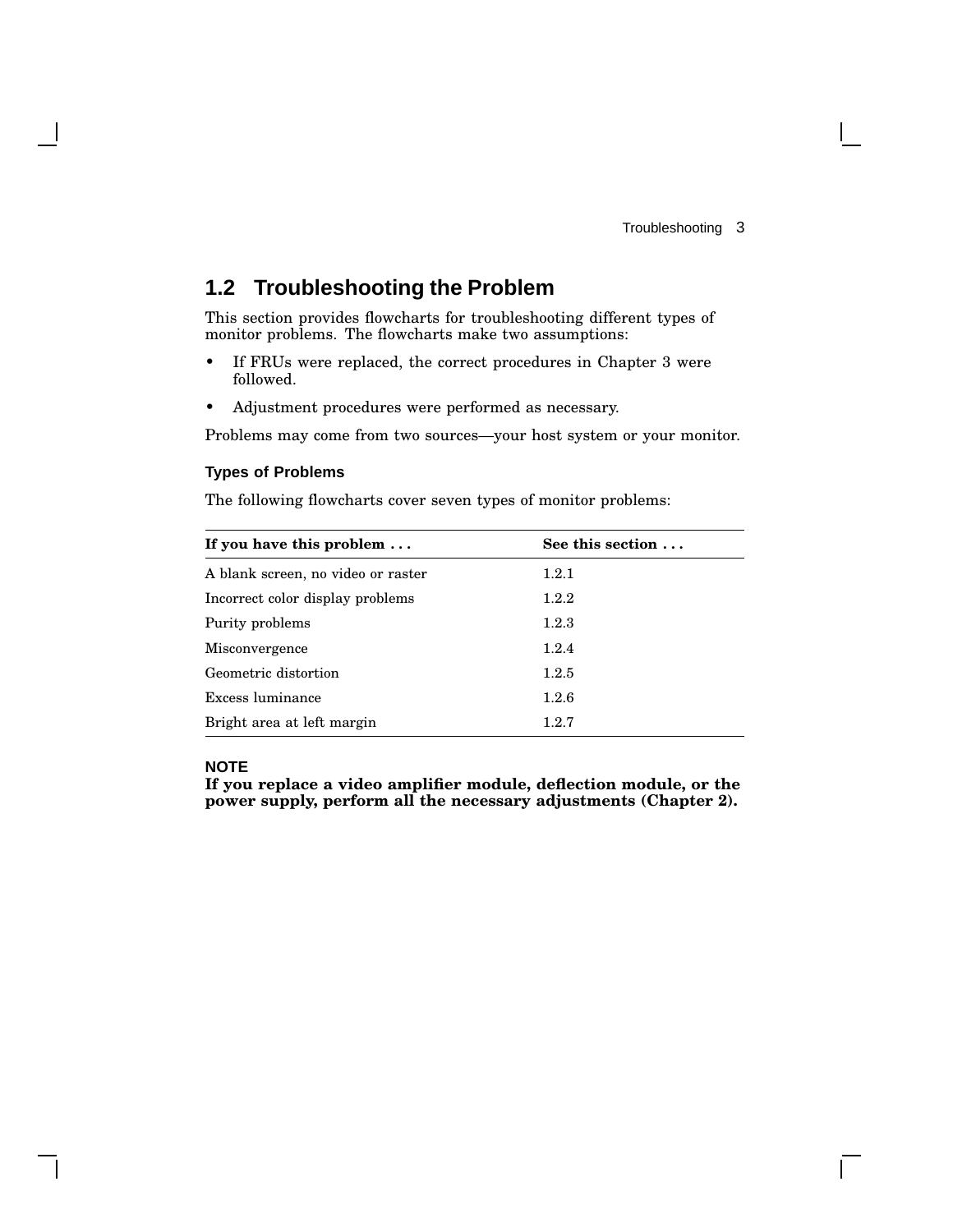## **1.2.1 No Display (1 of 4)**

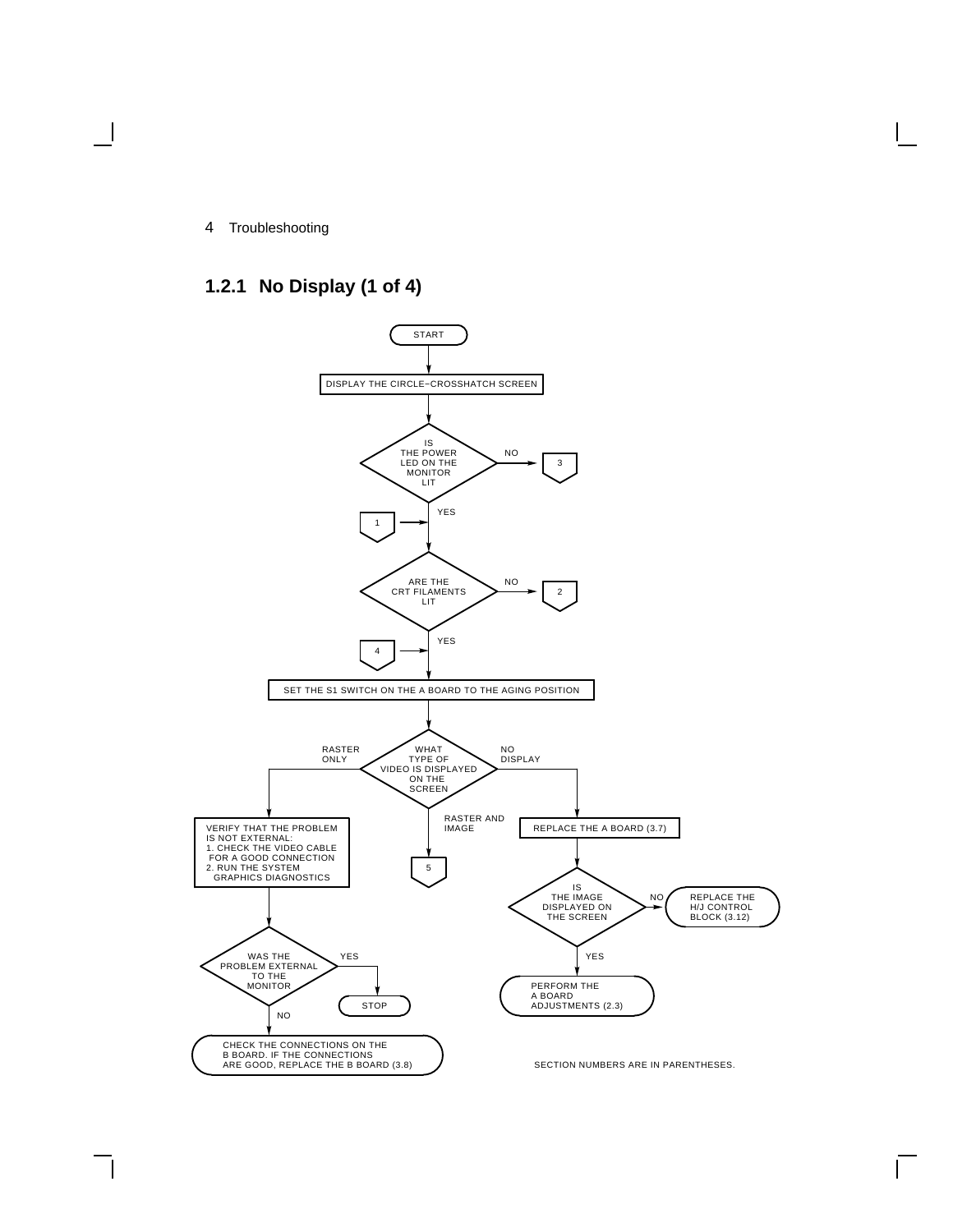

**No Display (2 of 4)**

 $\overline{\phantom{a}}$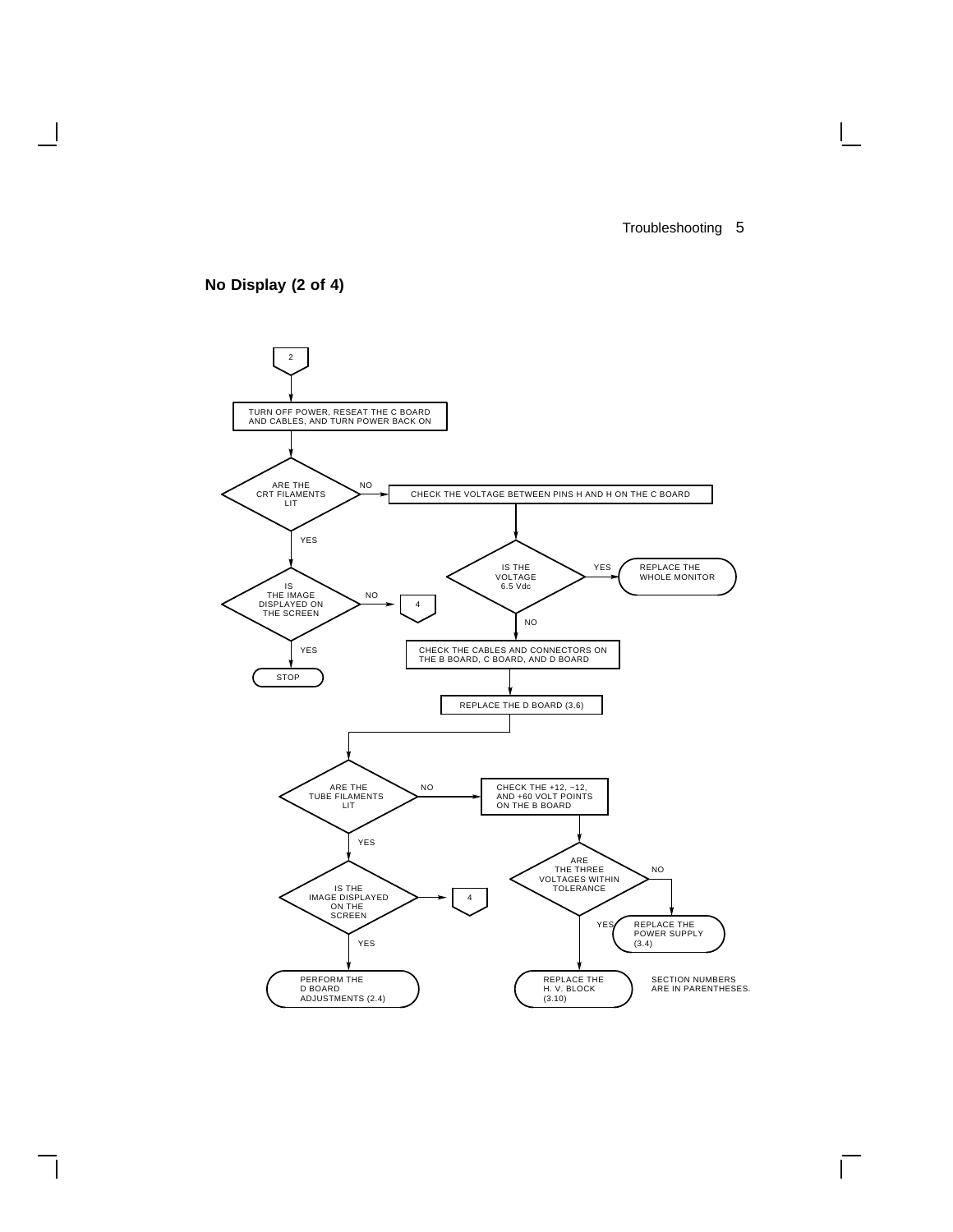### **No Display (3 of 4)**



SECTION NUMBERS ARE IN PARENTHESES.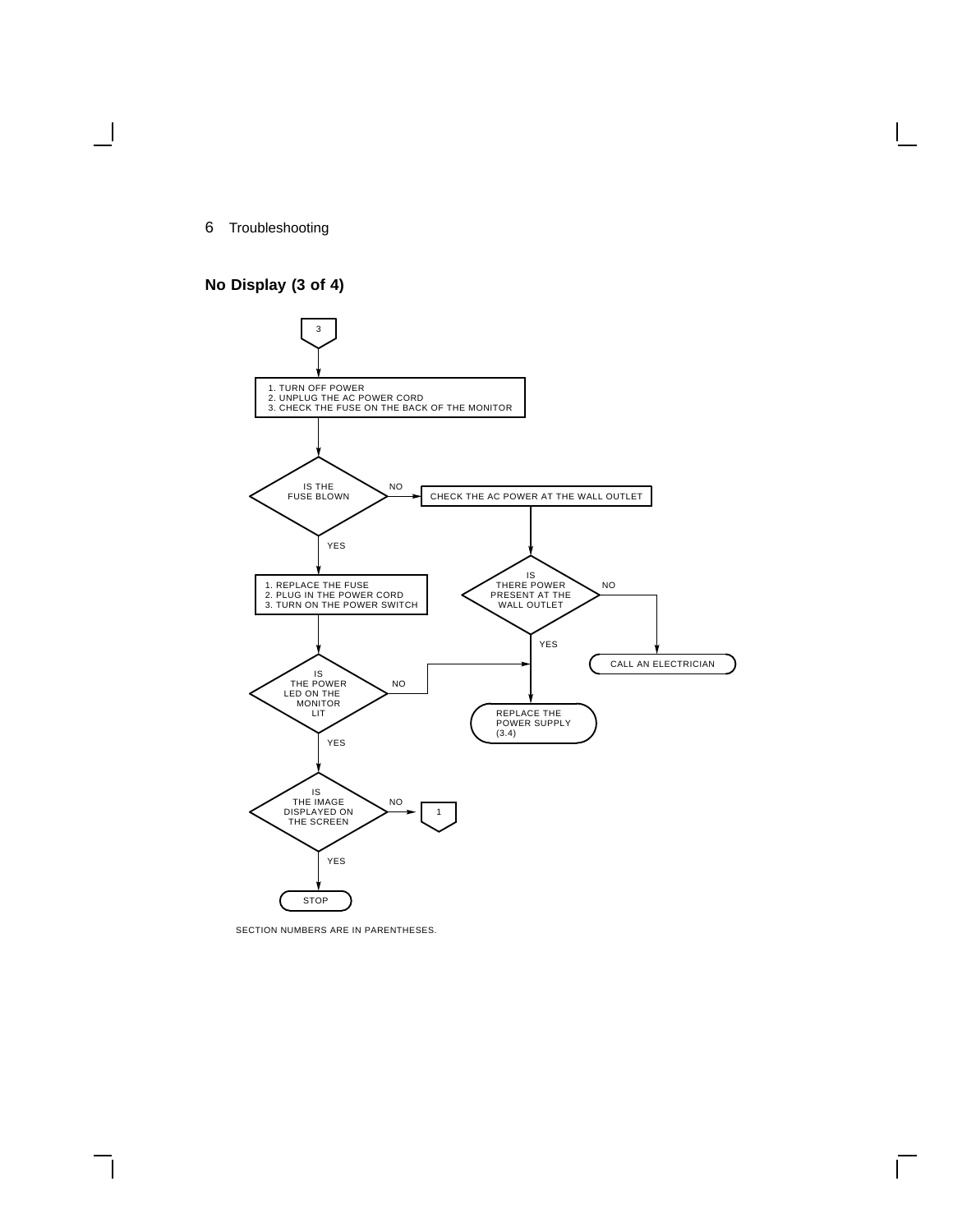$\Box$ 

## **No Display (4 of 4)**

 $\overline{\phantom{a}}$ 



SECTION NUMBERS ARE IN PARENTHESES.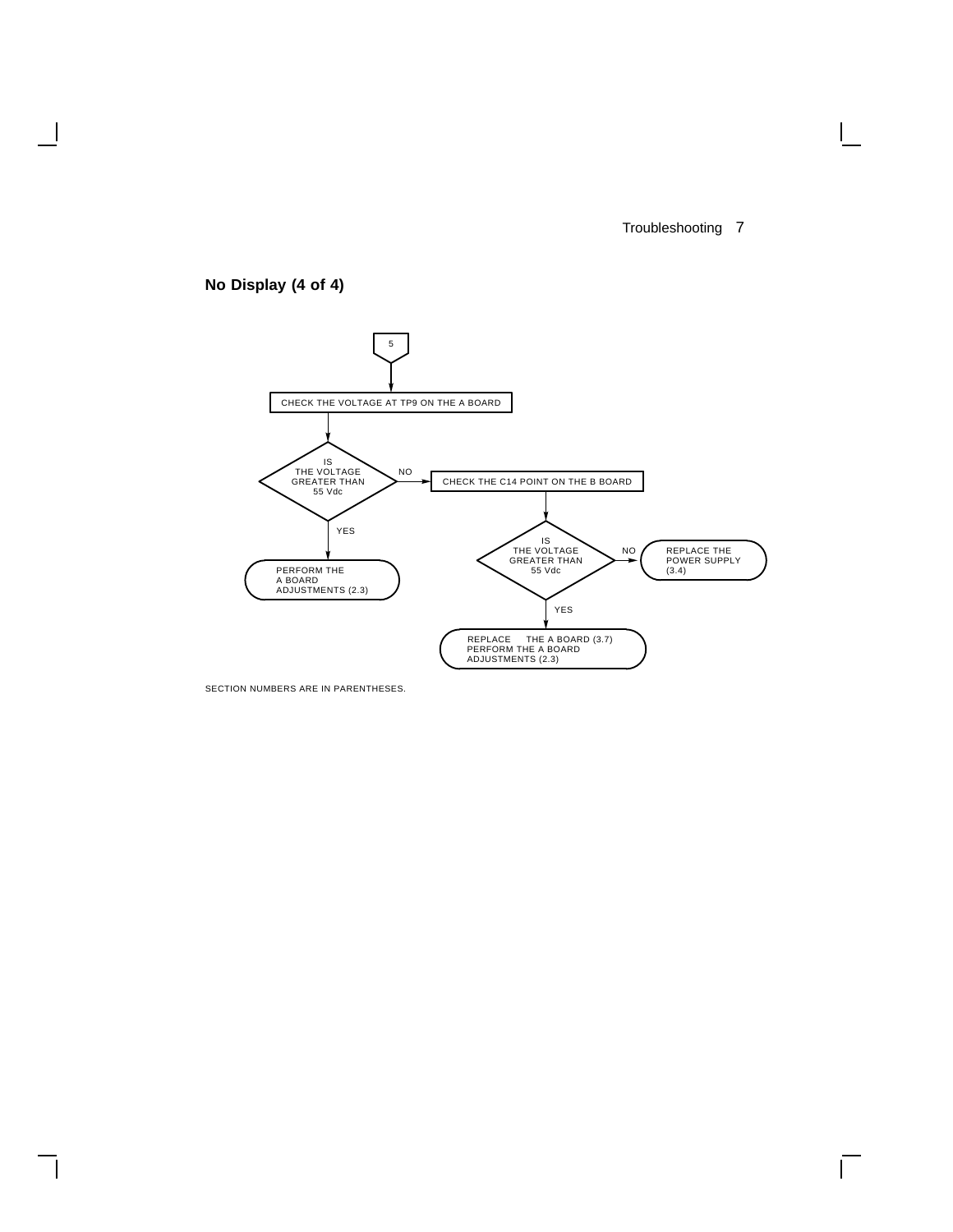## **1.2.2 Incorrect Color**



SECTION NUMBERS ARE IN PARENTHESES.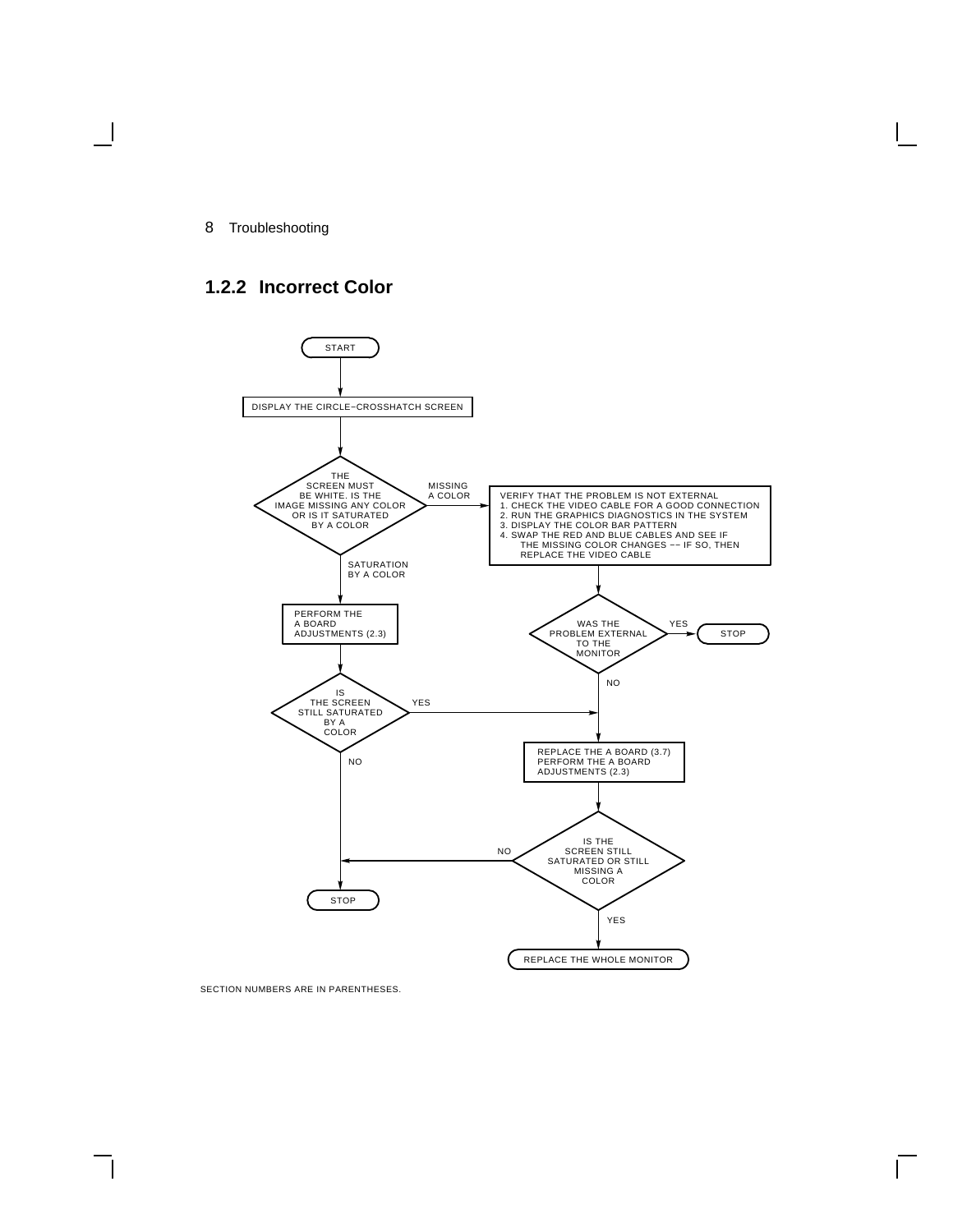$\Box$ 

 $\Gamma$ 

## **1.2.3 Purity**

 $\overline{\phantom{a}}$ 

 $\overline{\phantom{a}}$ 

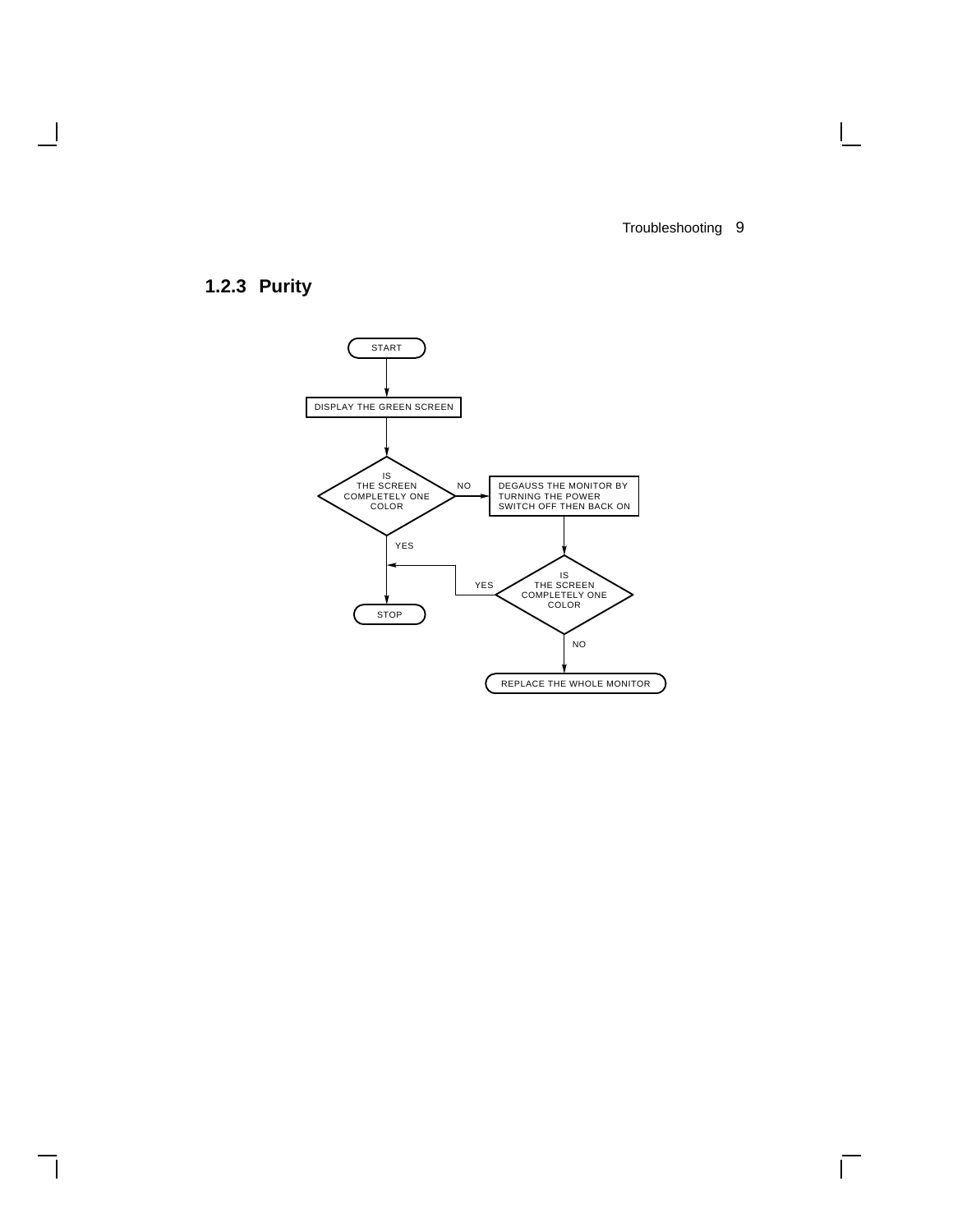## **1.2.4 Misconvergence**



SECTION NUMBERS ARE IN PARENTHESES.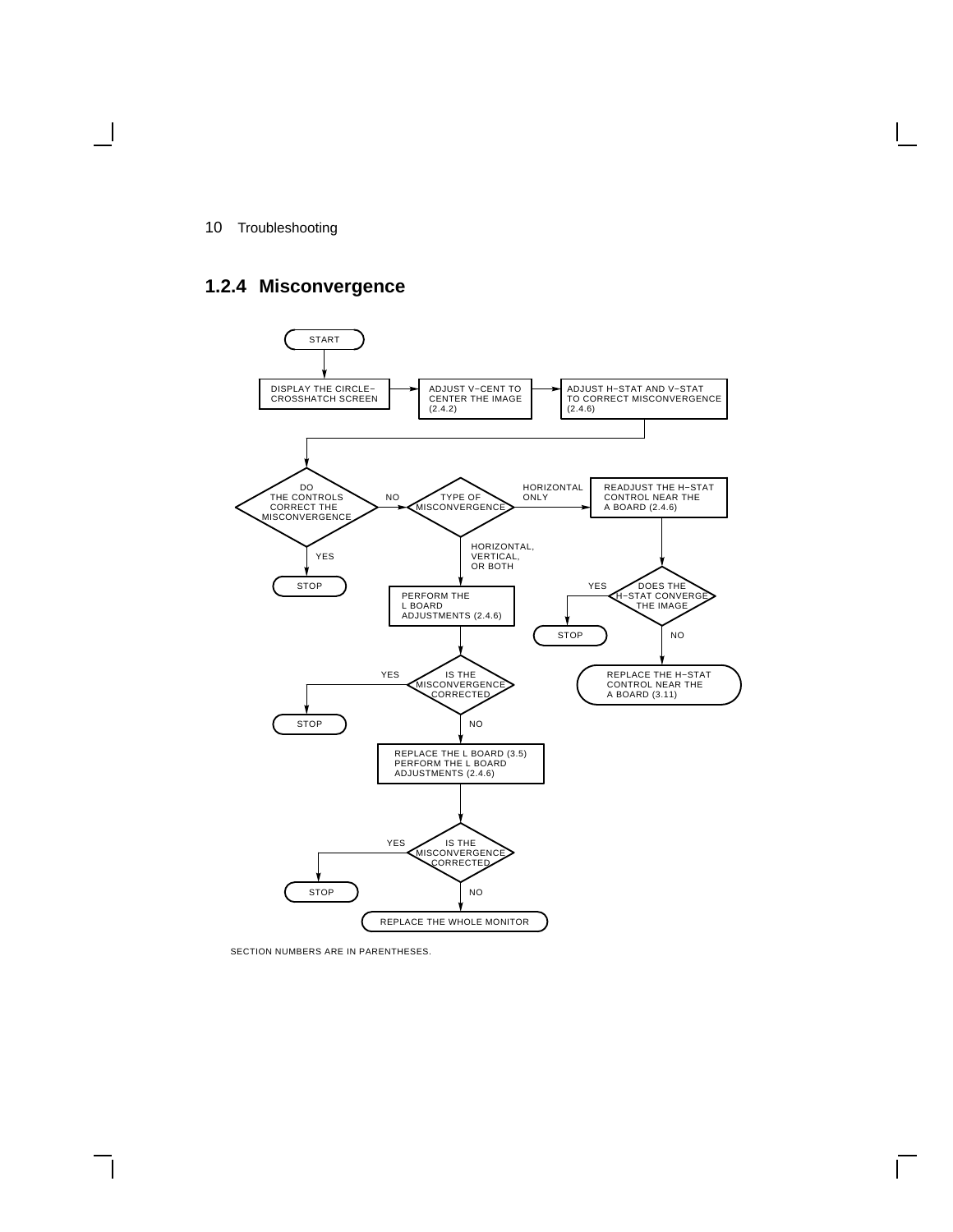## **1.2.5 Geometric Distortion**

 $\mathbf l$ 



SECTION NUMBERS ARE IN PARENTHESES.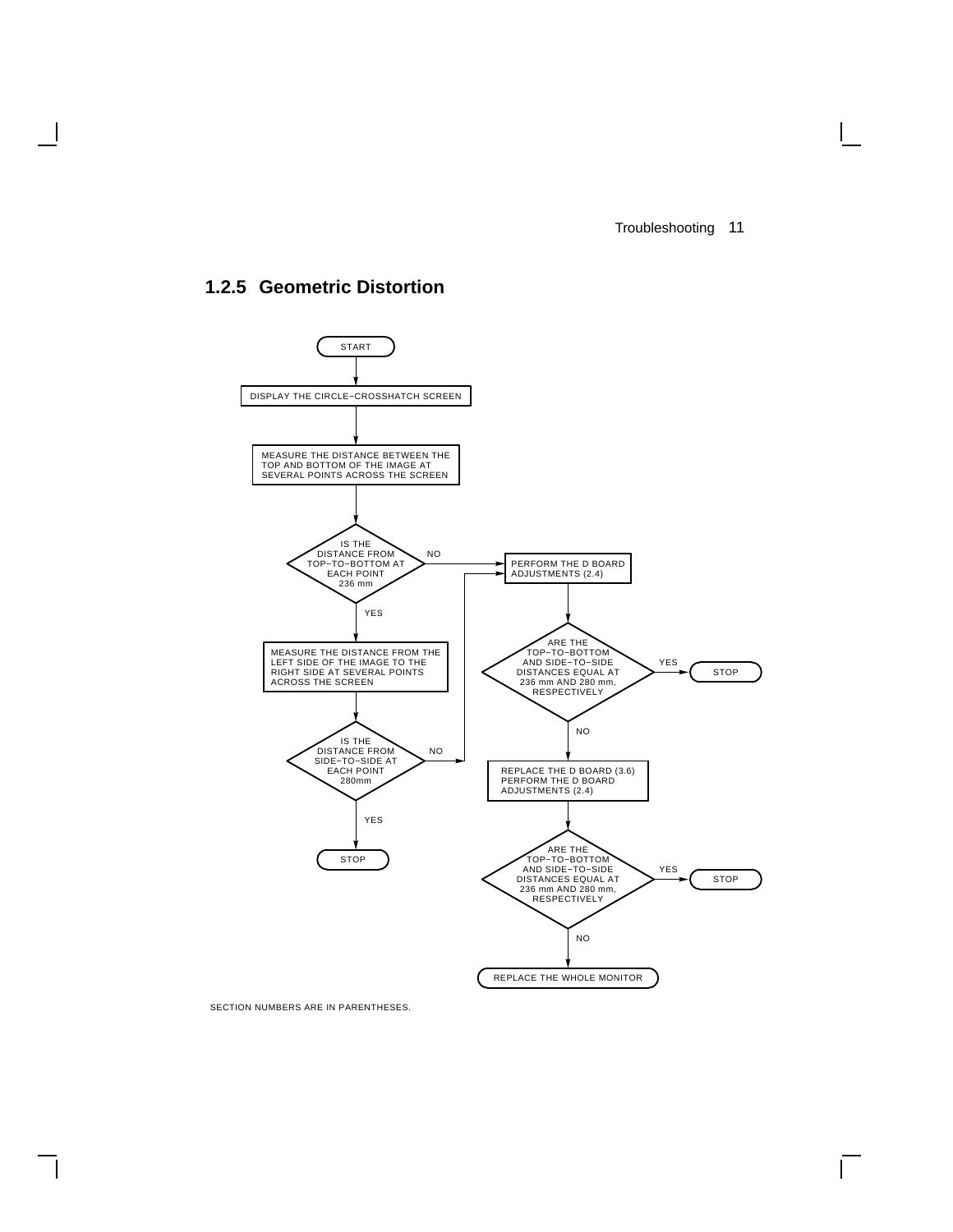### **1.2.6 Excess Luminance**



SECTION NUMBERS ARE IN PARENTHESES.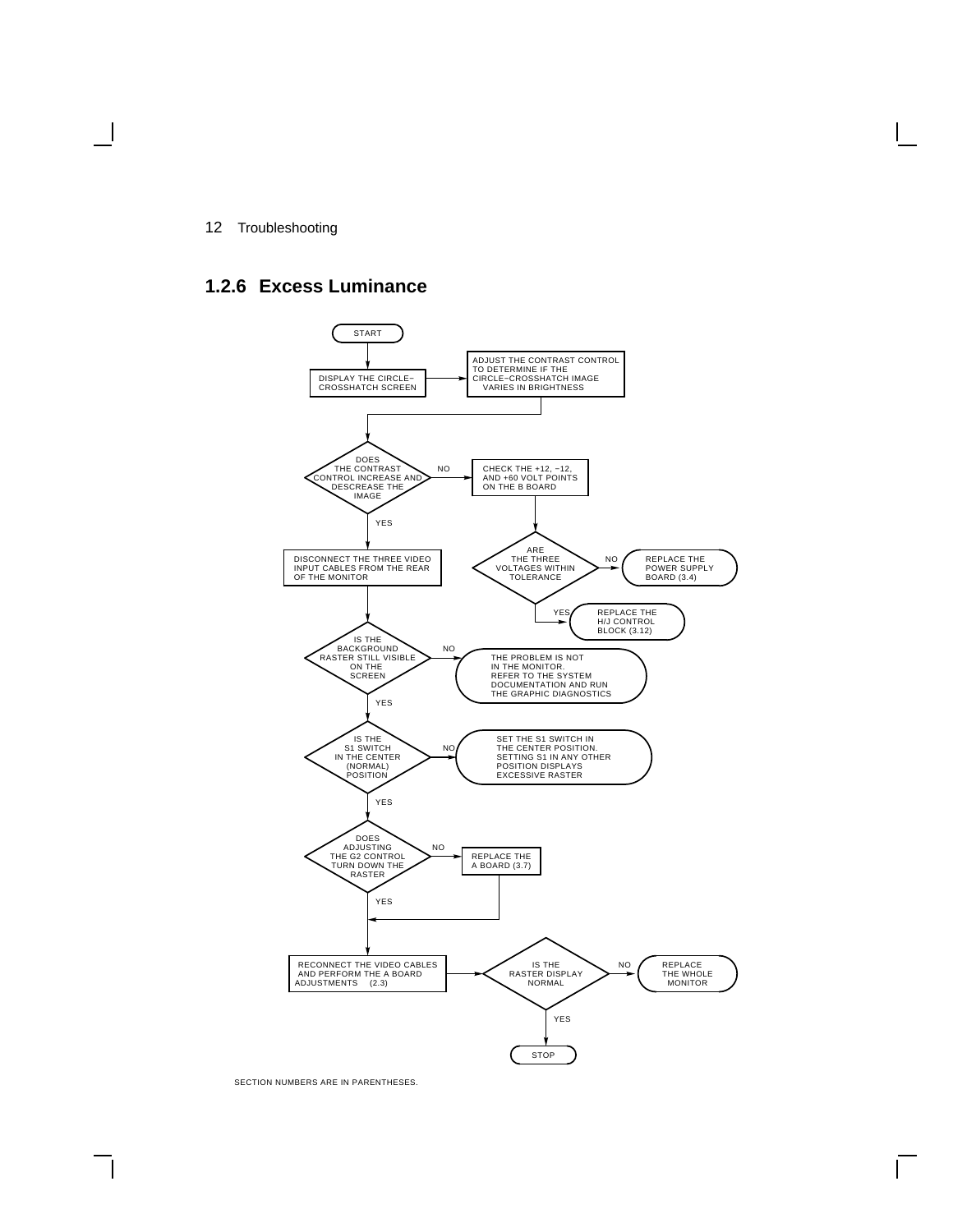$\overline{\Gamma}$ 

## **1.2.7 Bright Area at Left Margin**

 $\mathbf{I}$ 



SECTION NUMBERS ARE IN PARENTHESES.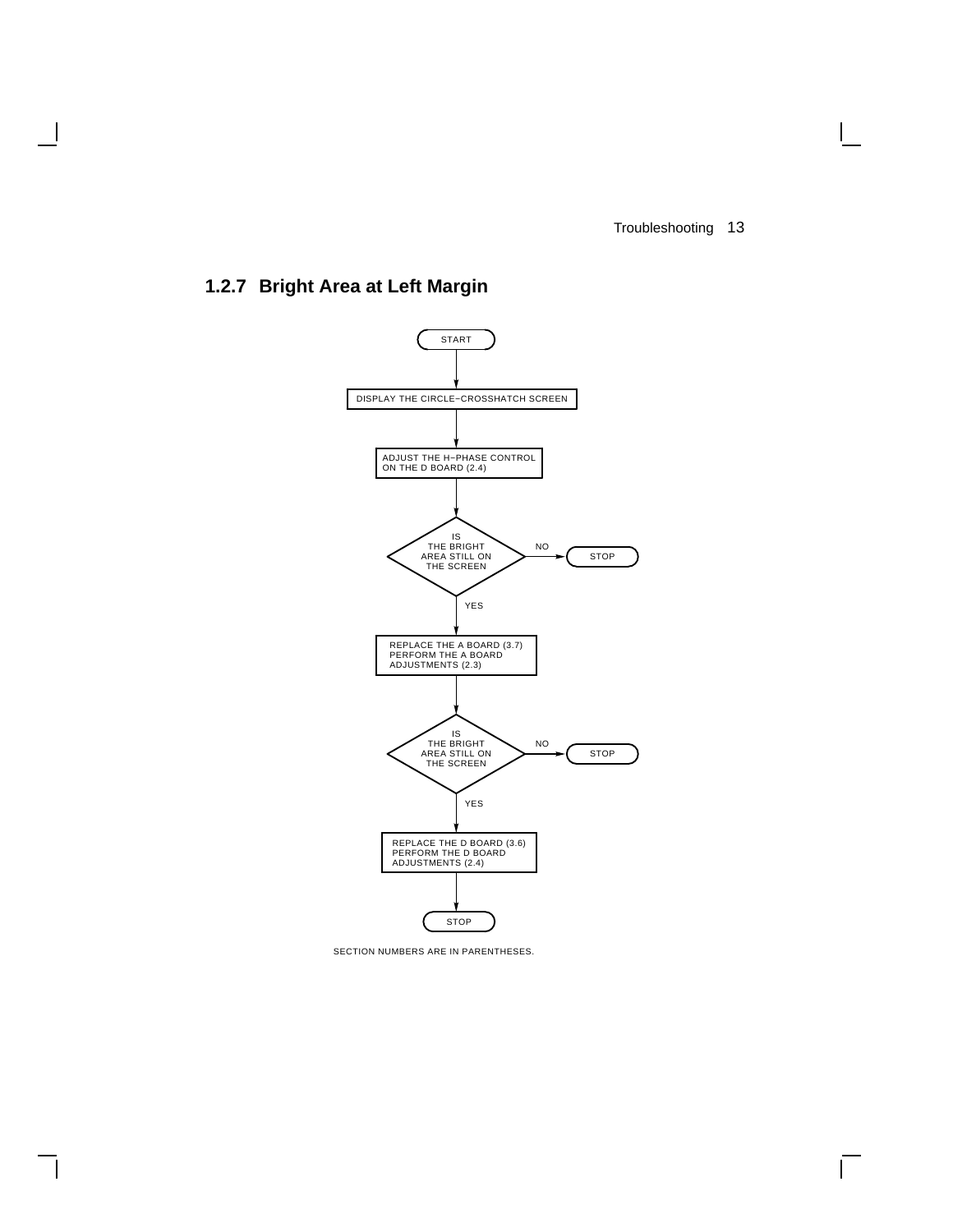This chapter shows you how to align the monitor. You do not have to perform every adjustment procedure each time you align the monitor. However, you should check all adjustments in the order shown, because many adjustments affect each other. If a setting is already correct, you can skip that adjustment and go on to the next one.

You must use the screen alignment test patterns to make all adjustments. Use Section 2.1 to set up the monitor for adjustments.

Use a metric measuring tape (PN 29-25342-00) or a plastic ruler to measure the dimensions of the screen display. To avoid scratching the screen with the tape's metal clip, start the measurement at 10 cm (100 mm). Make sure all adjustments are made under these conditions.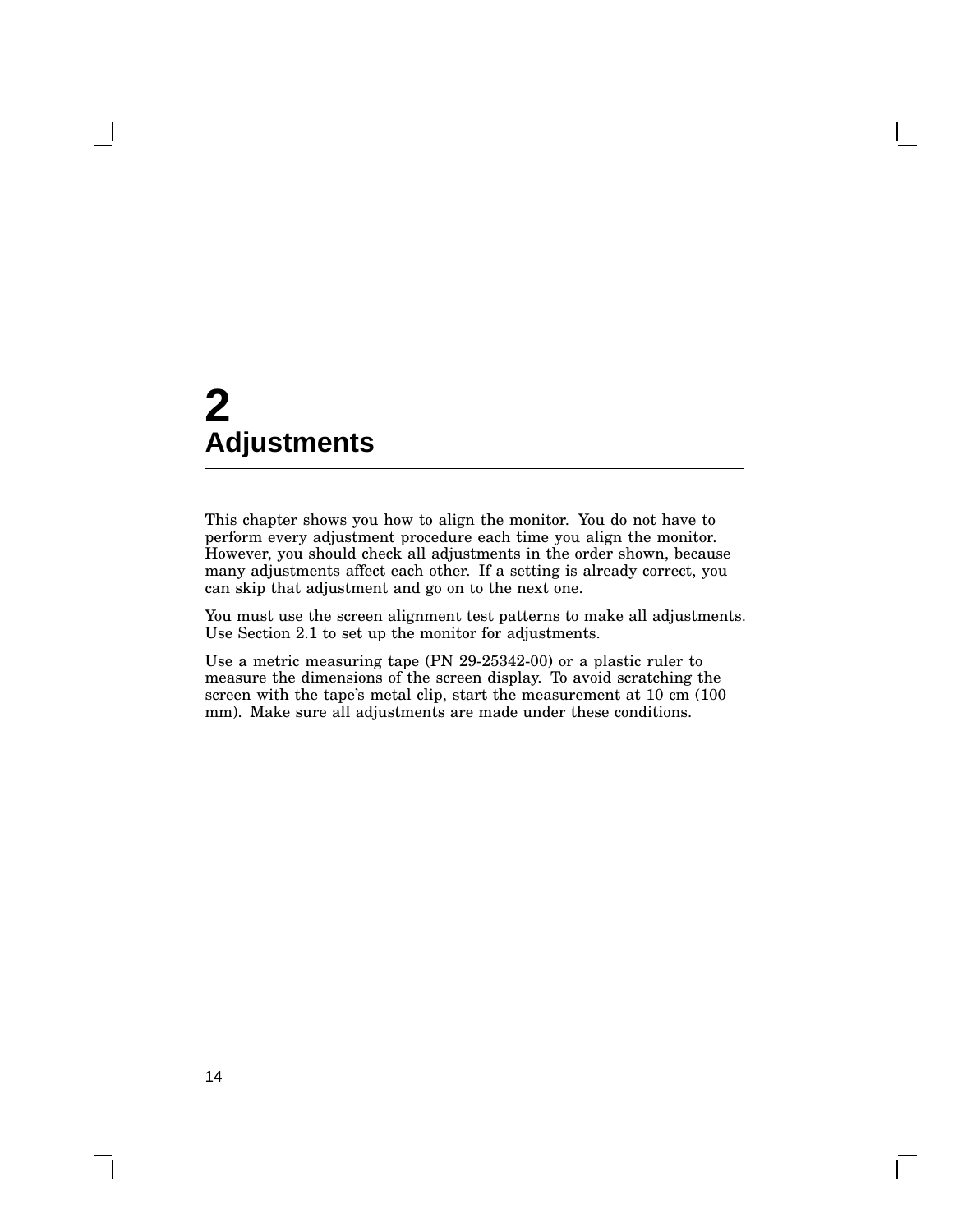## **2.1 Before You Start**

Let the monitor warm up for at least 20 minutes before performing any adjustments on the monitor. The warm-up time ensures that the electron guns are at a stable temperature before you do any adjustments.

### **NOTE**

#### **If a customer calls with a display-quality problem, ask the customer to leave the monitor on until you arrive. Then you only need to let the monitor warm up for 5 minutes after you remove the rear cabinet assembly.**

Before you perform adjustments, set up the monitor as follows. First remove the rear cabinet assembly (Section 3.1).

- 1. Place the monitor on a nonconductive surface.
- 2. Reconnect the video cables.
- 3. Reconnect the power cord.
- 4. Press the power switch on  $( )$ . Wait for a video display to appear on the screen.

### **Displaying Screen Test Patterns**

For some procedures in this chapter, you must display a circle-crosshatch or screen of E's diagnostic pattern (Appendix B). To display these patterns, refer to your host system's service manual and follow the procedures for accessing diagnostic screen patterns.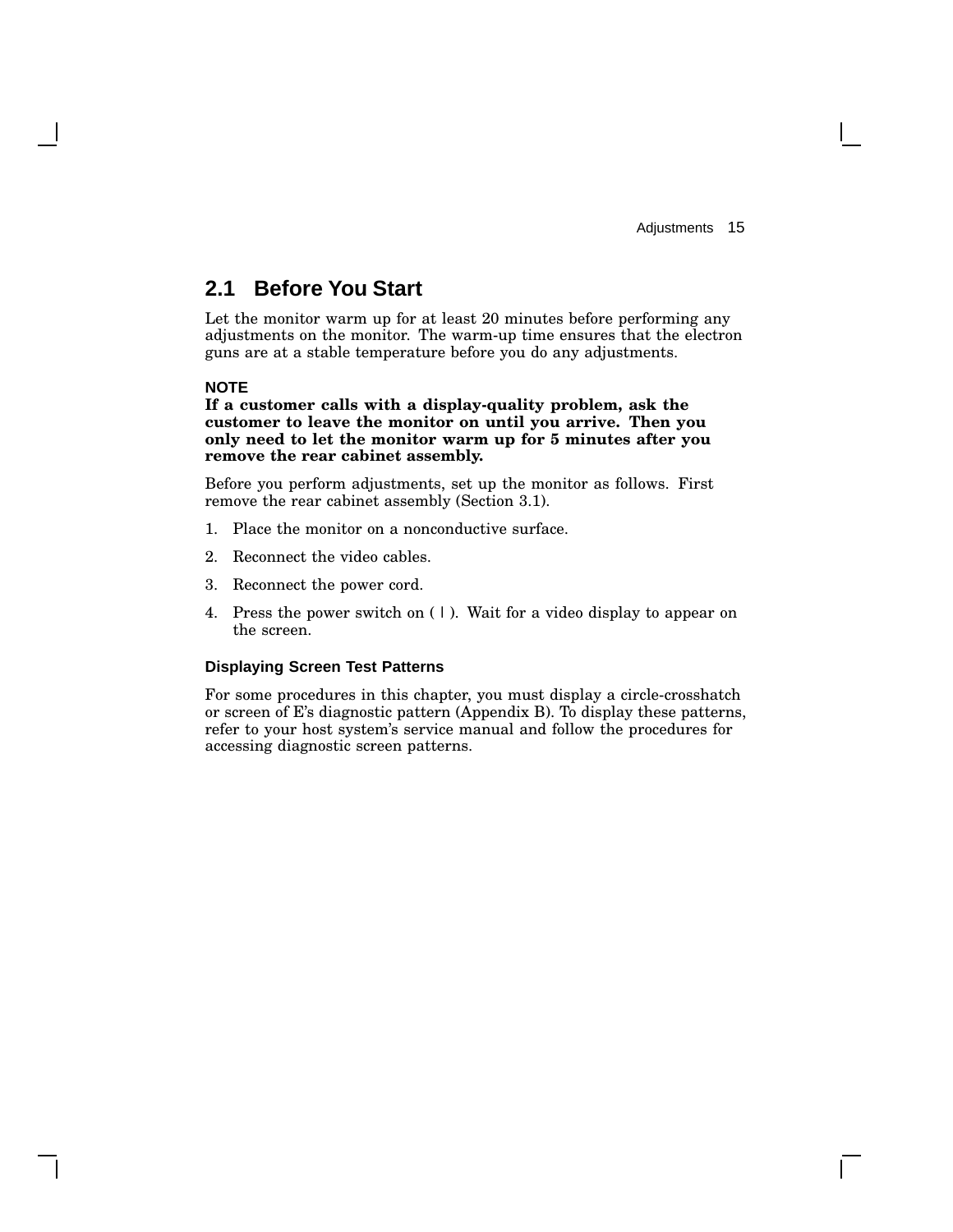## **2.2 Using the Radiance Meter**

You use the radiance meter when making color adjustments (Section 2.3).

To use the radiance meter:

1. Remove the cap from the radiance meter's sensor head and connect the occluder to the radiance meter.

#### **CAUTION**

**Avoid excessive force when tightening the occluder, or you may damage the radiance meter. Do not touch the exposed filter after the protective cap is removed.**



MA-X0665-88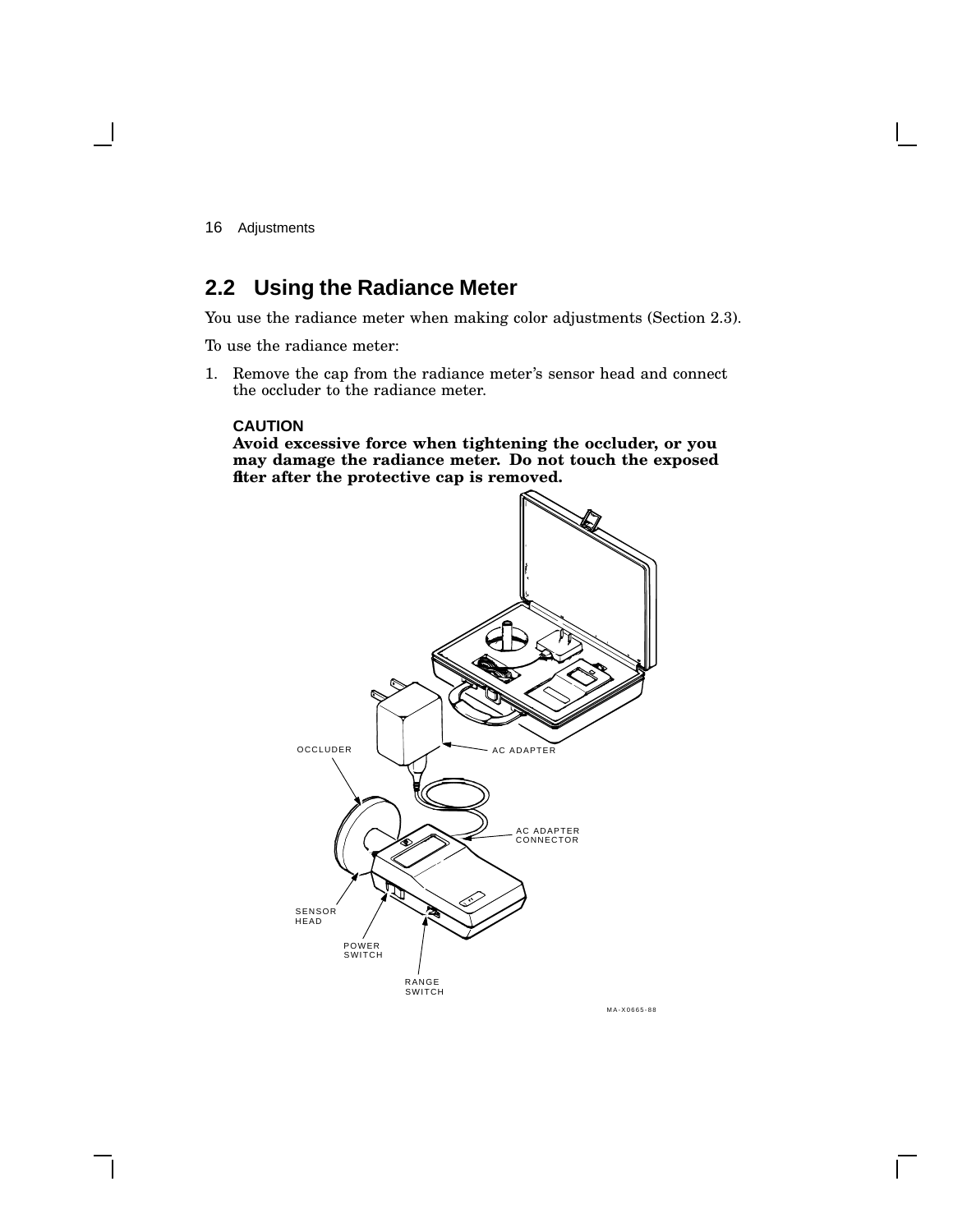2. Connect the ac line adapter to the radiance meter and plug it in to a wall outlet.

### **NOTE Make sure that your radiance meter is in calibration.**

3. Turn on the power switch (down position).

### **NOTE**

**Do not use the POWER ON W/BACKLIGHT position when you are using the radiance meter with batteries.**

- 4. Set the range switch to the second position from the top (1.999).
- 5. Place the occluder firmly against the center of the screen. Take a red china pencil from the color alignment kit and draw an arc or circle around the occluder.

### **NOTE**

**You must take all meter readings with the meter centered in this marked arc or circle .**



MA-X0573-88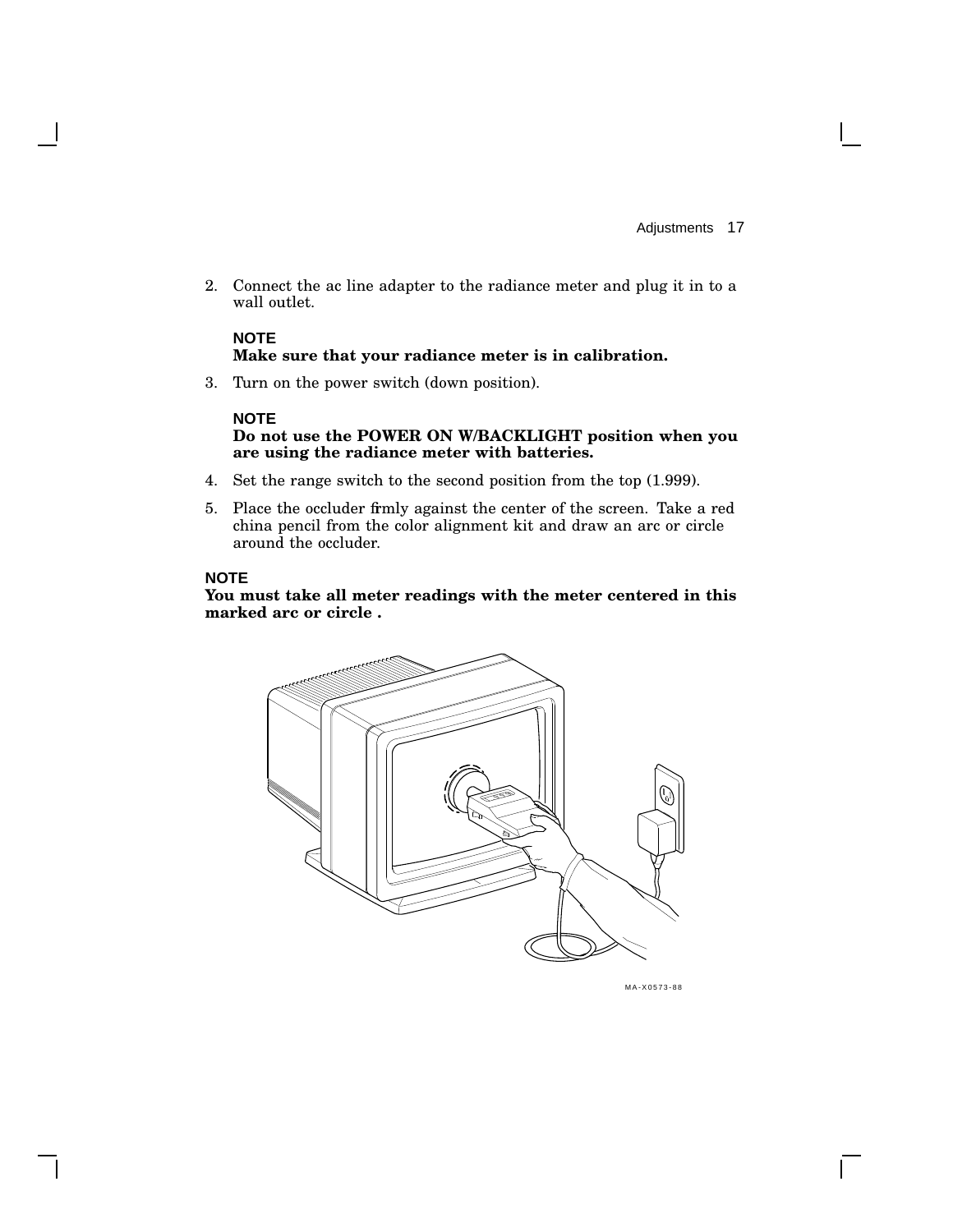## **2.3 Color Adjustments**

### **NOTE**

#### **Make color adjustments after replacing the video amplifier board (A board).**

The following figure shows the location of the controls used to make the color adjustments:

A Board adjustments ma-0951-89

To adjust the monitor's color:

- 1. Set the following controls on the A board to minimum (fully counterclockwise):
	- Green drive (RV403)
	- Blue drive (RV402)
	- Red drive (RV401)
	- Blue background (RV405), labeled with the letter B in a circle
	- Green background (RV404), labeled with the letter G in a circle
- 2. Set the contrast control to minimum (fully counterclockwise).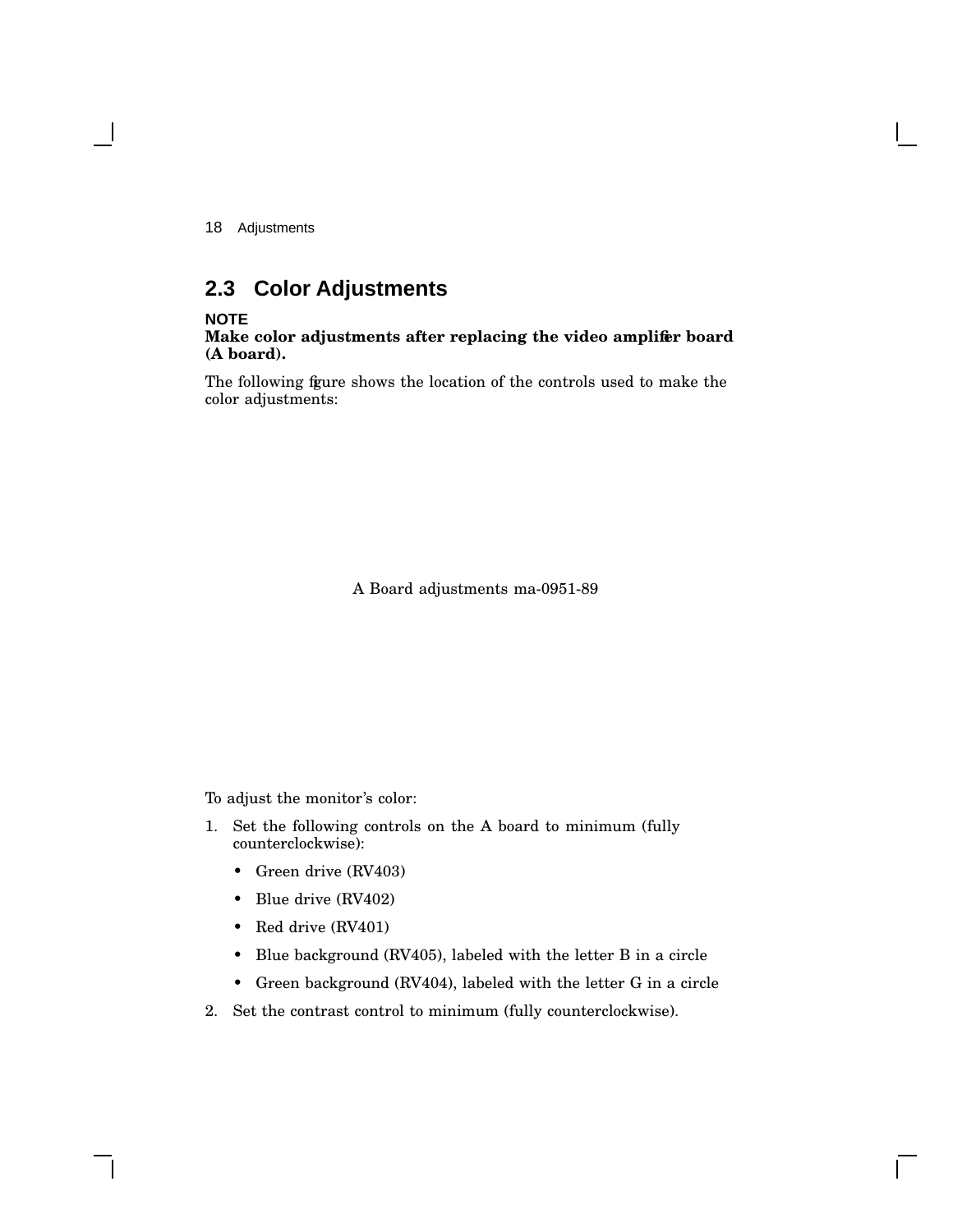- 3. Turn the screen control (G2) clockwise until the screen background is visible. G2 is the bottom control on the high-voltage block. Then turn G2 counterclockwise until the screen background disappears. (Raster cut-off is not set.)
- 4. Turn the green background control (RV404) clockwise until the screen background is visible. Then turn RV404 counterclockwise until the screen background disappears.

Repeat this step for the blue background control (RV405).

- 5. Set the contrast control to maximum (fully clockwise).
- 6. At the keyboard, type **T 84** and press Return to display the red screen.
- 7. Place the radiance meter at the center of the monitor screen and hold the meter there. See Section 2.2 for instructions on how to operate the meter.
- 8. Adjust the red drive (RV401) clockwise until the meter reads 0.174.
- 9. Type **T 85** and press Return to display the green screen.
- 10. Adjust the green drive (RV402) clockwise until the meter reads 0.195.
- 11. Type **T 86** and press Return to display the blue screen.
- 12. Adjust the blue drive (RV403) clockwise until the meter reads 0.183.
- 13. Type **T 82** and press Return to display the white screen. The meter reading for the white screen should be 0.533 ( $\pm$  0.003). If not, recheck the setting for the red, green, and blue drives. Adjust the settings if necessary.
- 14. Set the contrast control to minimum (fully counterclockwise).
- 15. Type in the T commands and check the readings (with the radiance meter) for the red, green, blue, and white screens.

| Red screen   | 0.014 |
|--------------|-------|
| Green screen | 0.018 |
| Blue screen  | 0.017 |
| White screen | 0.047 |

If the screen readings differ from those listed above:

- Check that the contrast control is set at maximum.
- Check the color drive settings, then adjust RV401, RV402, and RV403 if necessary.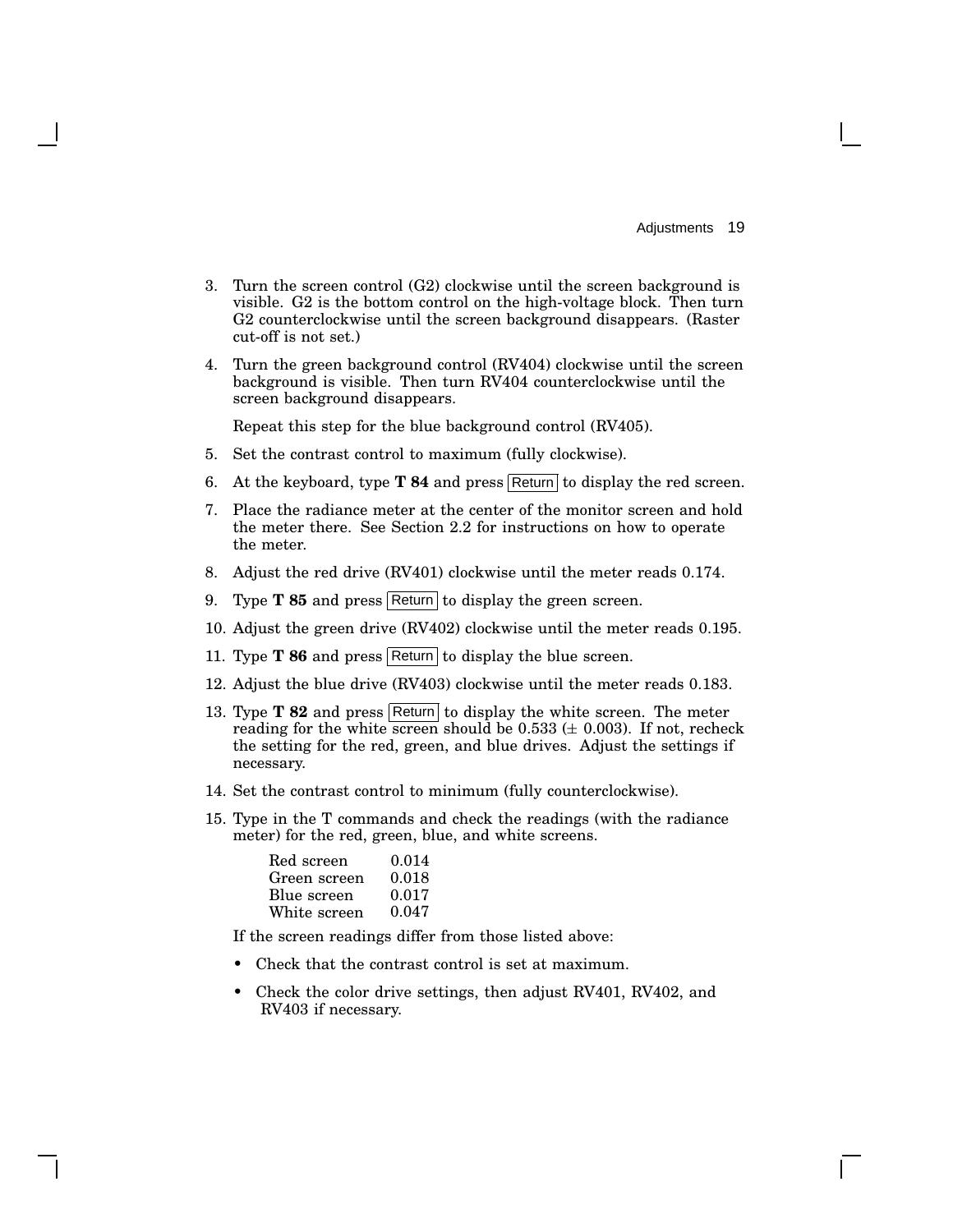## **2.4 Deflection Adjustments**

### **NOTE**

#### **You must perform the deflection adjustments if the deflection board (D board) is replaced.**

This section covers the following adjustments:

- Vertical linearity
- Horizontal centering Horizontal width
- Vertical centering Vertical height
- Side pincushioning
- Horizontal linearity
	- Trapezoid Focus
- Horizontal phase

For these adjustments, select the circle-crosshatch screen pattern from your host system.

The following fgure shows the names and the location of adjustment controls on the D board:

D Board controls ma-0953-89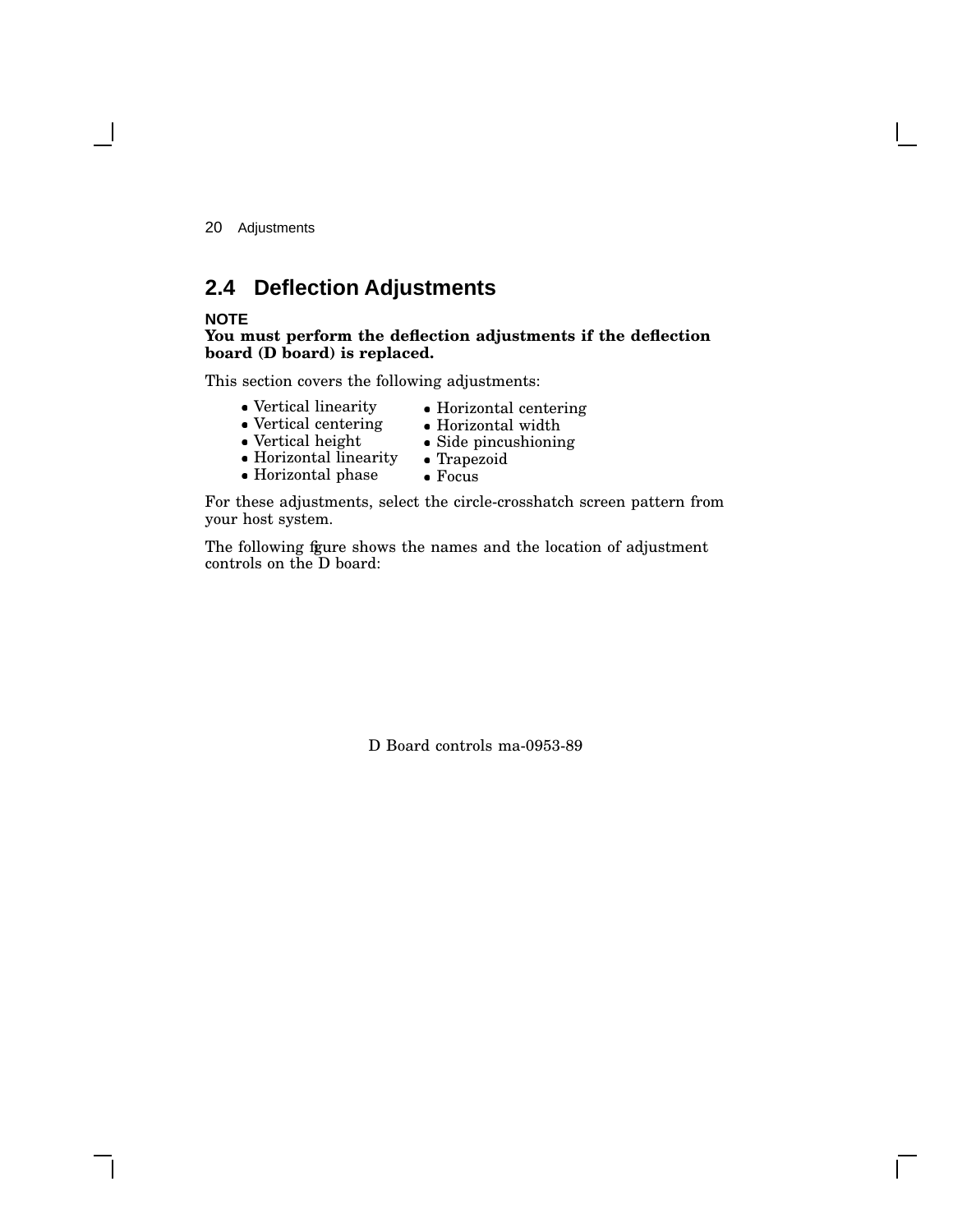$\mathbf{L}$ 

## **2.4.1 Vertical Linearity (V-LIN)**

To check and adjust vertical linearity:

- 1. Display the circle-crosshatch screen.
- 2. Check the pattern to make sure the squares are all the same height. If the squares are not all the same height, go to the next step.
- 3. Refer to the next two figures. Turn the V-LIN BAL (RV103) control to equalize the height of squares in symmetrical positions at the top and bottom of the pattern—for example, the top-center and bottom-center.
- 4. Turn the V-LIN (RV102) control to equalize all the squares in the pattern.

V LIN fgure 1 ma-0954-89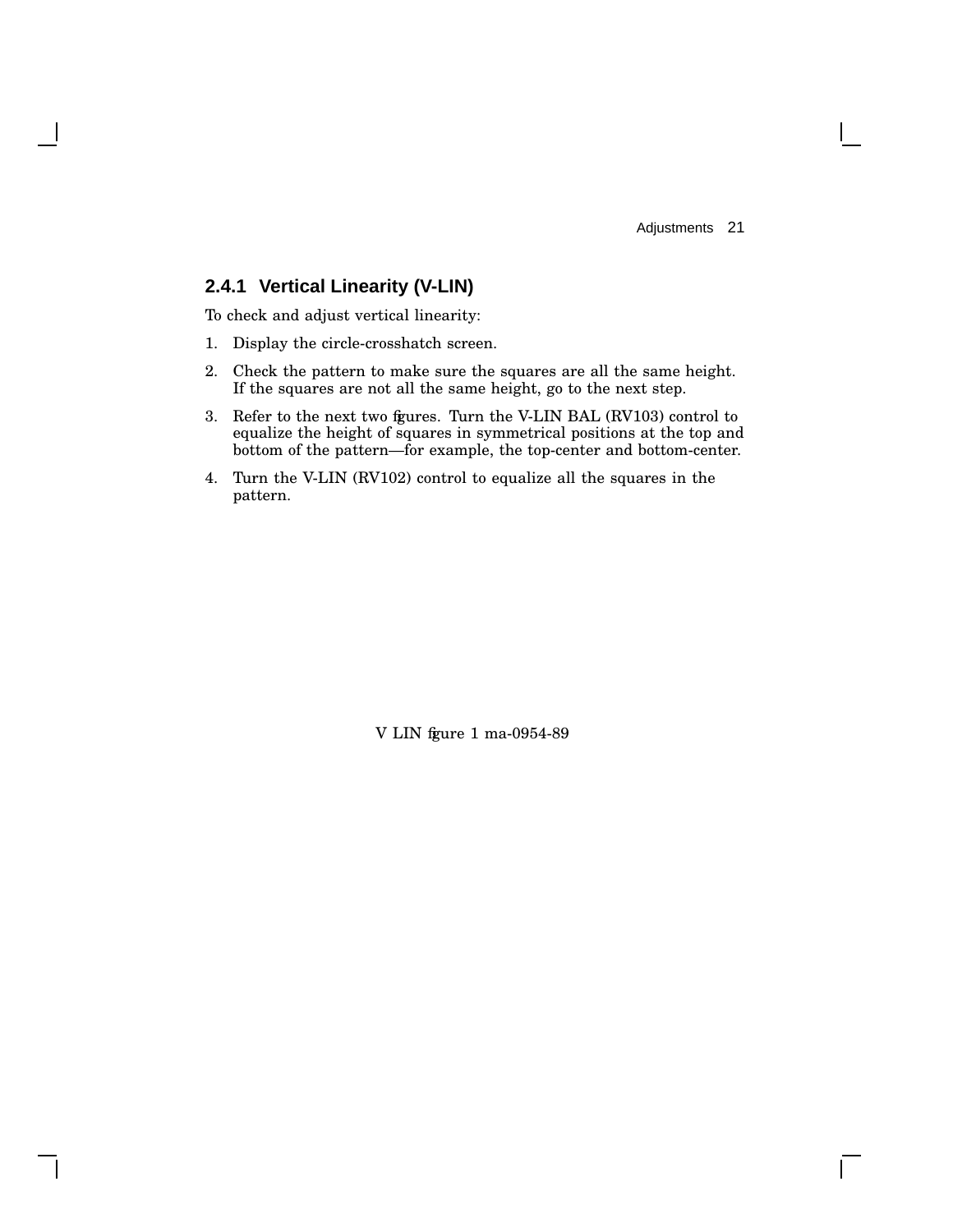V LIN fgure 2 ma-0949-89

### **NOTE**

**The V-LIN BAL control has no effect when the V-LIN control is turned completely counterclockwise (small squares in the center of the pattern).**

### **2.4.2 Vertical Centering, Horizontal Centering, and Screen Size**

### **NOTE**

**Make the following adjustments after completing the adjustments in Sections 2.4.1 and 2.4.3.**

To vertically and horizontally center the screen, and adjust the screen size:

- 1. Turn the V-CENT control on the front panel to its center click.
- 2. Place the monitor so it is facing north or south. Degauss the monitor whenever you change its direction.
- 3. Turn the V-CENT (RV108) control on the D board to vertically center the display.
- 4. Now place the monitor so it is facing east or west. Degauss the monitor whenever you change its direction.
- 5. Turn the V-SIZE (RV101) control on the D board to set the vertical size of the screen center to 236 mm (10.8 inches).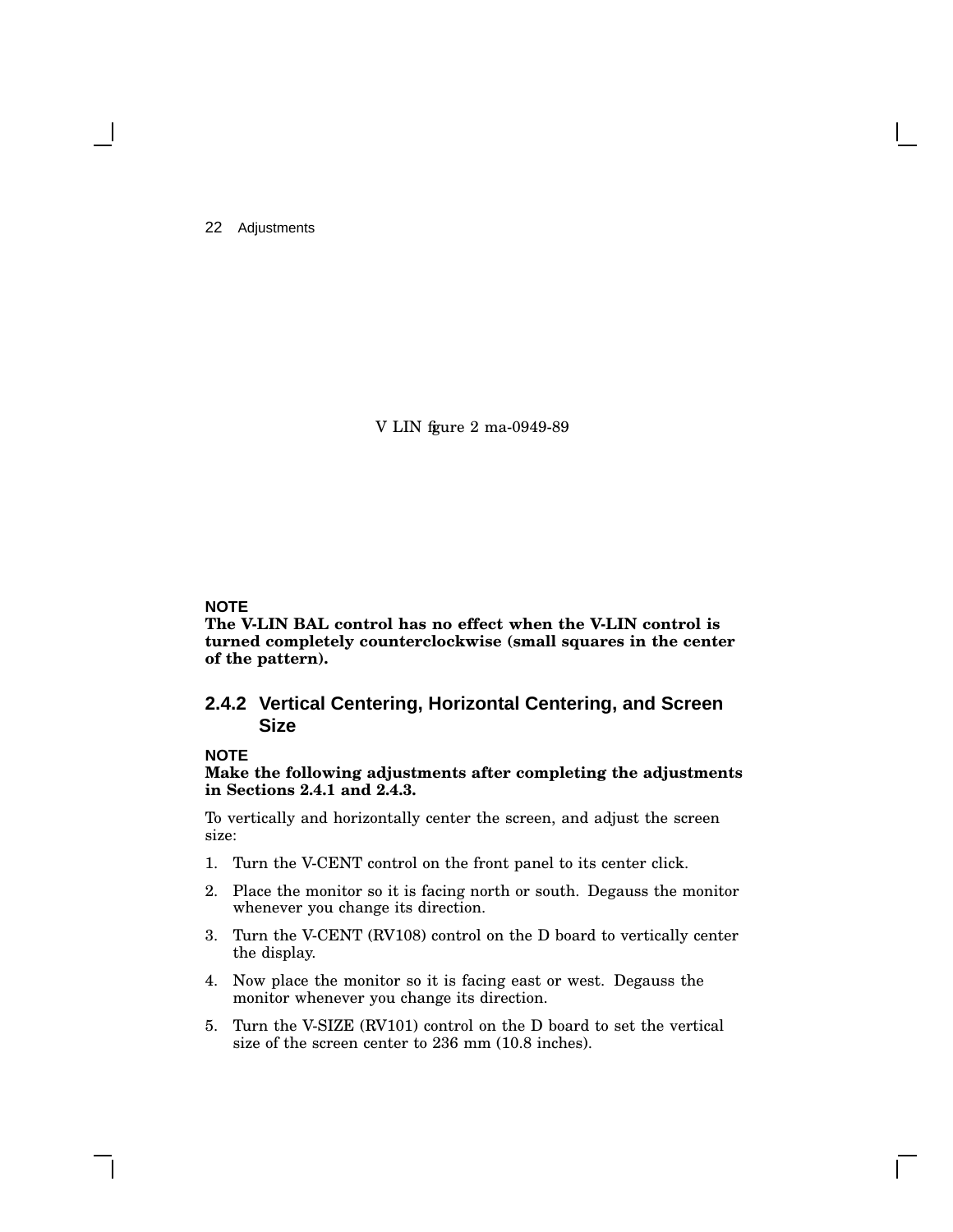6. Set the switch S1 on the A board to the test position (up) to produce raster.

#### **NOTE**

**The right edge of the screen may be a purple color. To measure the size of the raster, measure to the edge of this purple section.**

- 7. Turn the H-CENT (RV208) control on the D board until the raster comes to the center of the CRT.
- 8. Turn the H-SIZE (RV204) control to set the horizontal size of the screen's center to 280 mm (11.0 inches).
- 9. Turn the H-PHASE (RV205) control to set the picture to the raster center.

H-Phase movement ma-0948-89

10. Set switch S1 on the A board to the normal position (low) for normal operation.

After the vertical and horizontal adjustments, you have to set the raster as shown in the next two fgures.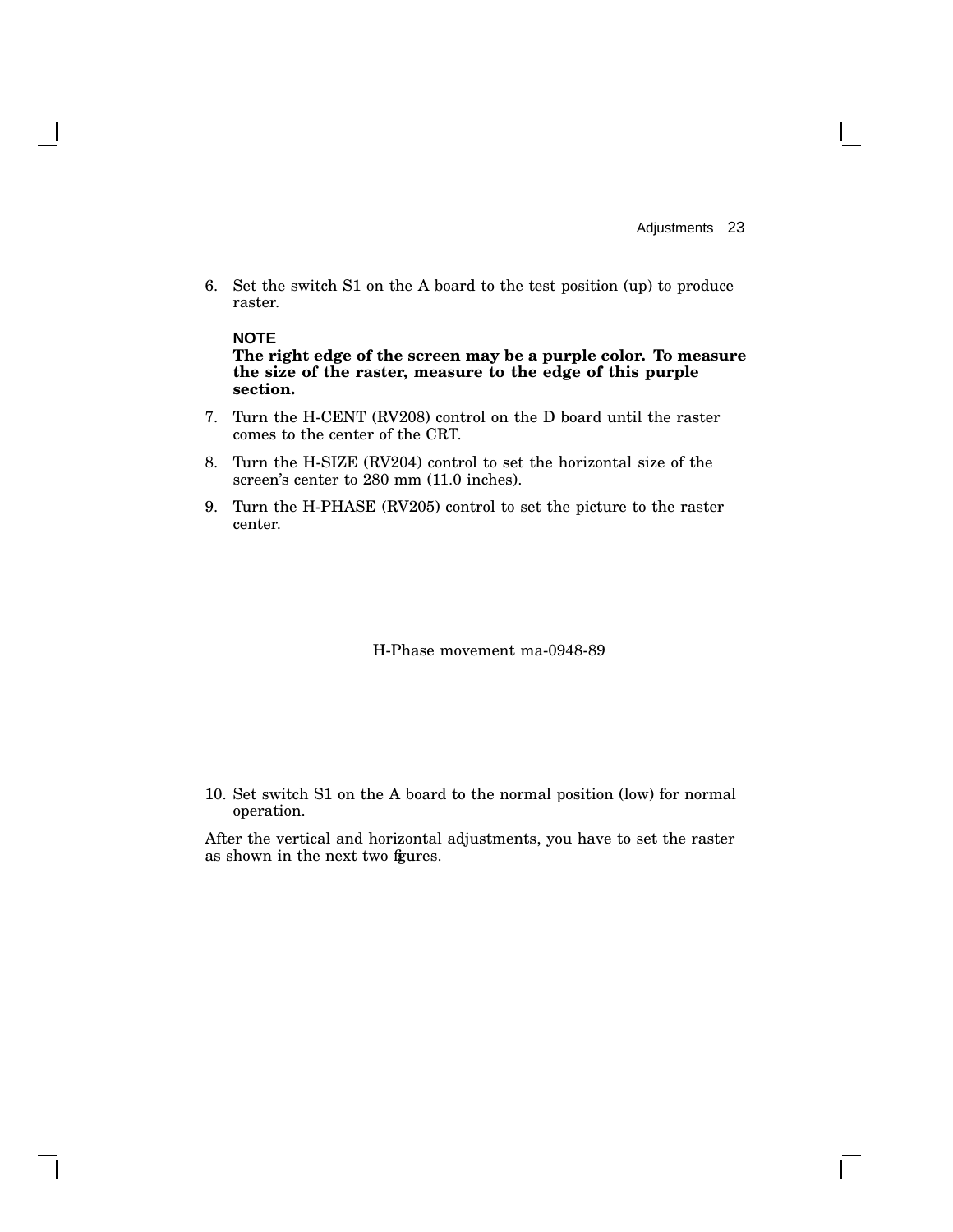$\blacksquare$ 

**Vertical and Horizontal Centering Standard**

ma-0947-89

 $\mathsf{I}$ 

 $\bar{\Gamma}$ 

## **Vertical and Horizontal Size Standard**

ma-0945-89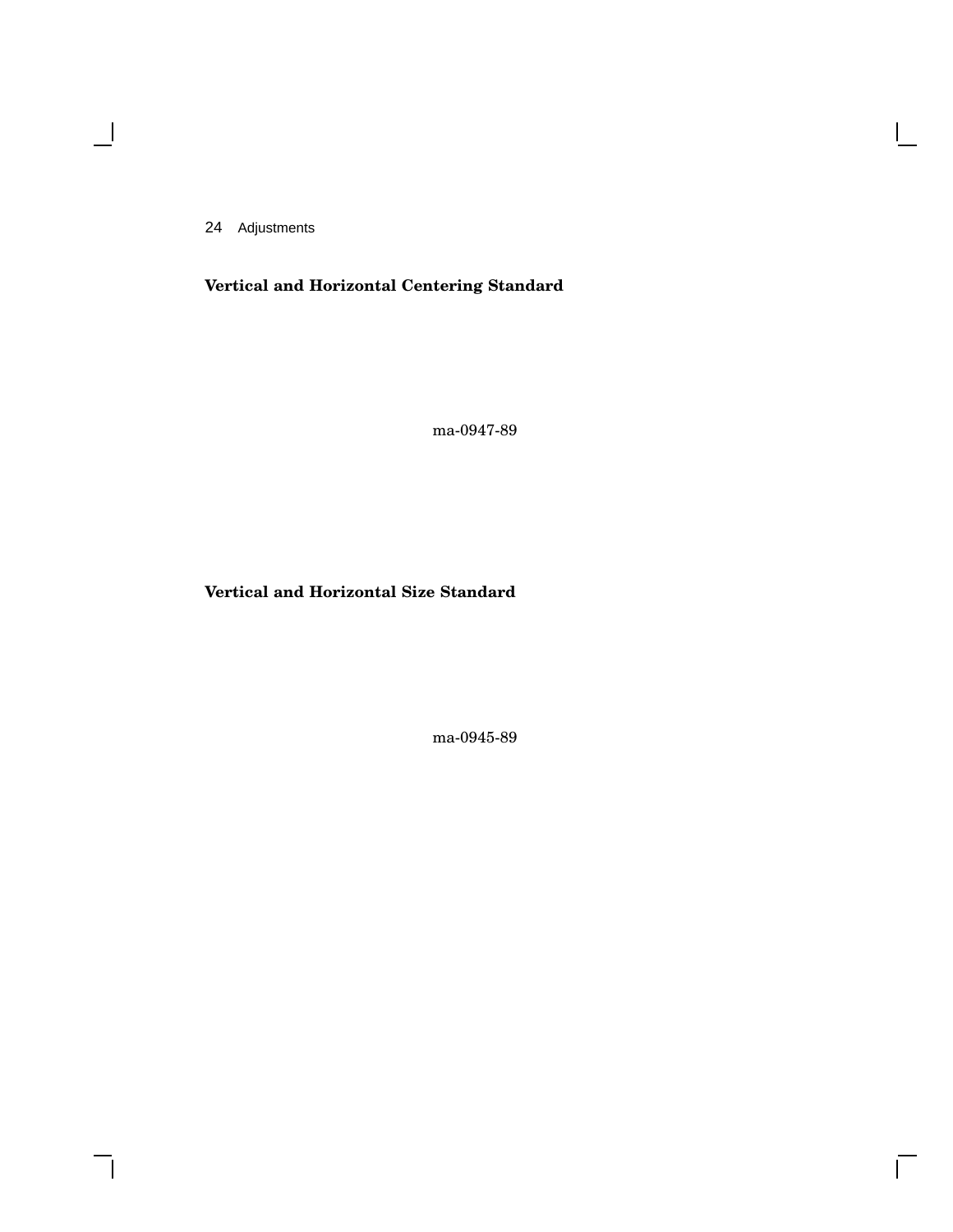## **2.4.3 Horizontal Pincushion Distortion**

When the sides of a video display are bowed, the effect is known as pincushioning or barreling, depending on whether the sides are bowed in or out.

To check and adjust horizontal pincushion distortion:

- 1. Place the monitor so it is facing east or west. Degauss the monitor whenever you change its direction.
- 2. Display the circle-crosshatch screen.
- 3. Turn the PIN AMP (RV203) control so the right and left sides of the picture are linear.

PIN AMP ma-0936-89

4. Turn the KEY (RV201) and KEY BAL (RV202) controls so the widths of the top and bottom sections of the picture are equal.

KEY and KEY BAL ma-0939-89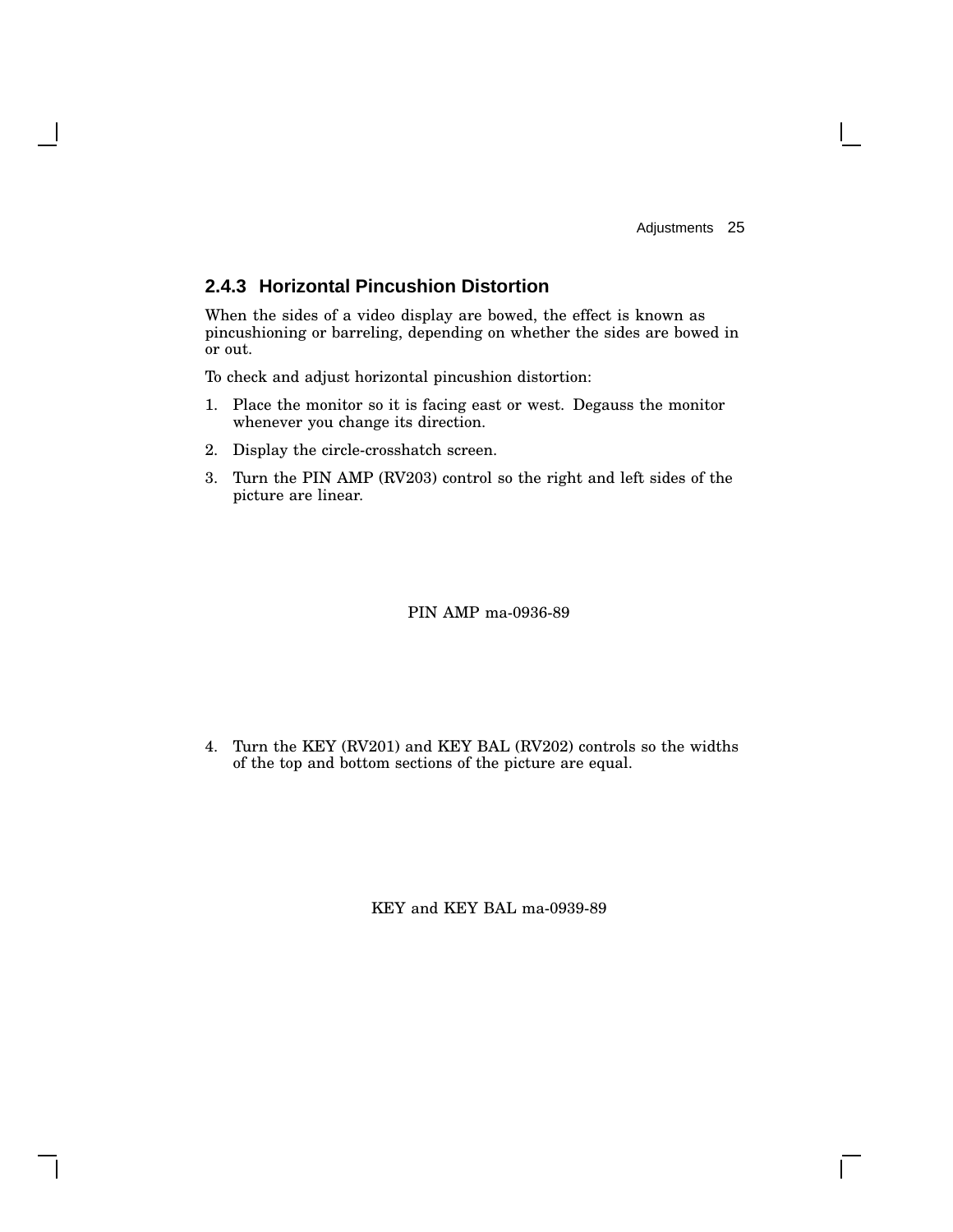5. Check for right and left pincushion distortion again. Use the PIN AMP (RV203) control to make the sides linear, if necessary.

If one side remains distorted when the other side is linear, follow the steps in the next figure.

SIDE PIN BAL ma-0938-89

## **2.4.4 Top and Bottom Pincushion Distortion**

To adjust top and bottom pincushion distortion:

- 1. Display the circle-crosshatch screen.
- 2. Set the TOP AMP (RV106) and BOTTOM AMP (RV104) controls to maximum (clockwise).
- 3. Move the crests to the center, as shown in next two figures, by turning the TOP PHASE (RV107) and BOTTOM PHASE (RV105) controls.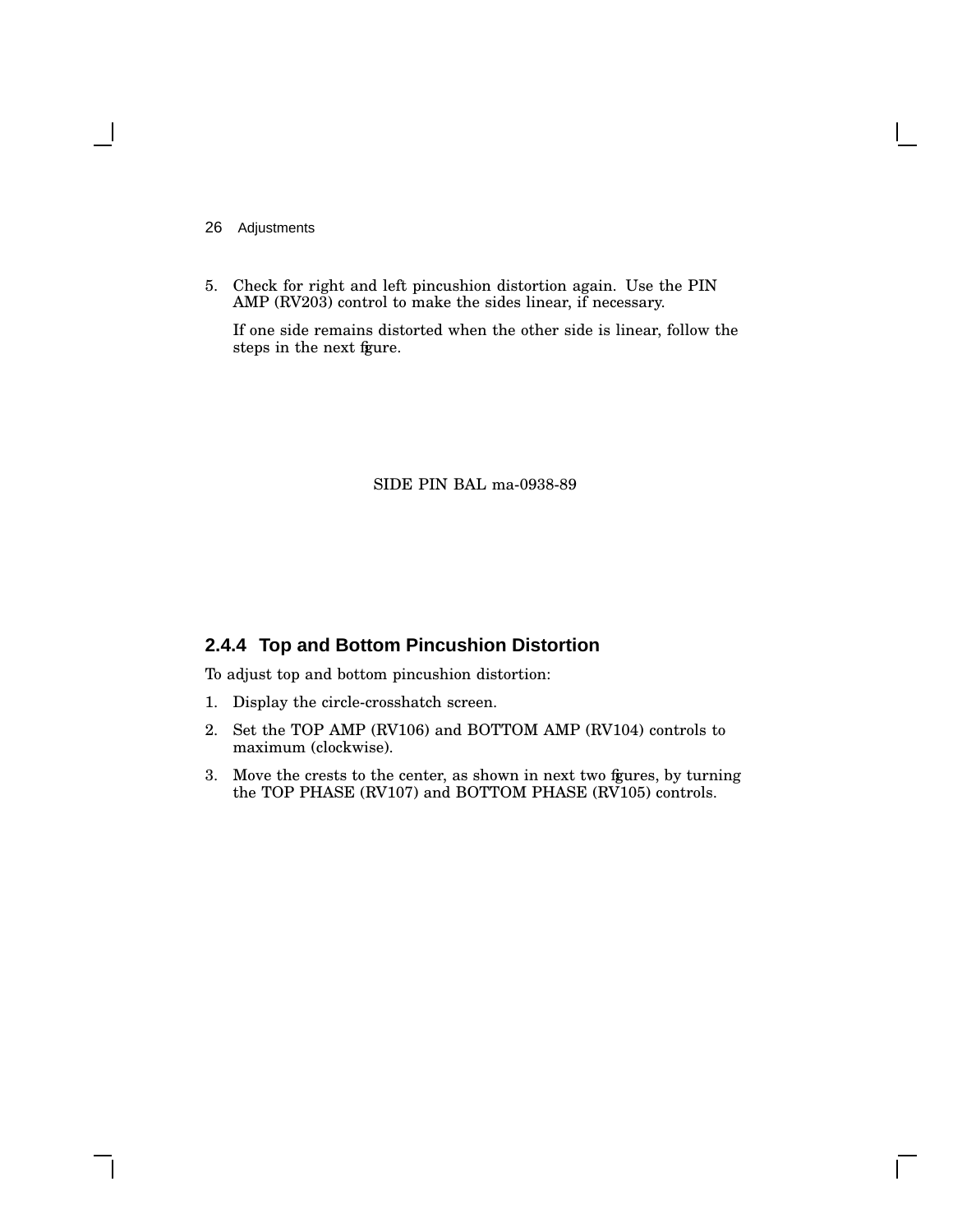$\mathbf{I}$ 

 $\overline{\Gamma}$ 

## TOP and BOTTOM PHASE Adjustment (1 of 2) ma-0935-89

 $\overline{\phantom{a}}$ 

 $\mathsf{l}$ 

TOP and BOTTOM PHASE Adjustment (2 of 2) ma-0937-89

4. Turn the TOP AMP and BOTTOM AMP controls to adjust the lateral line horizontally, as shown.